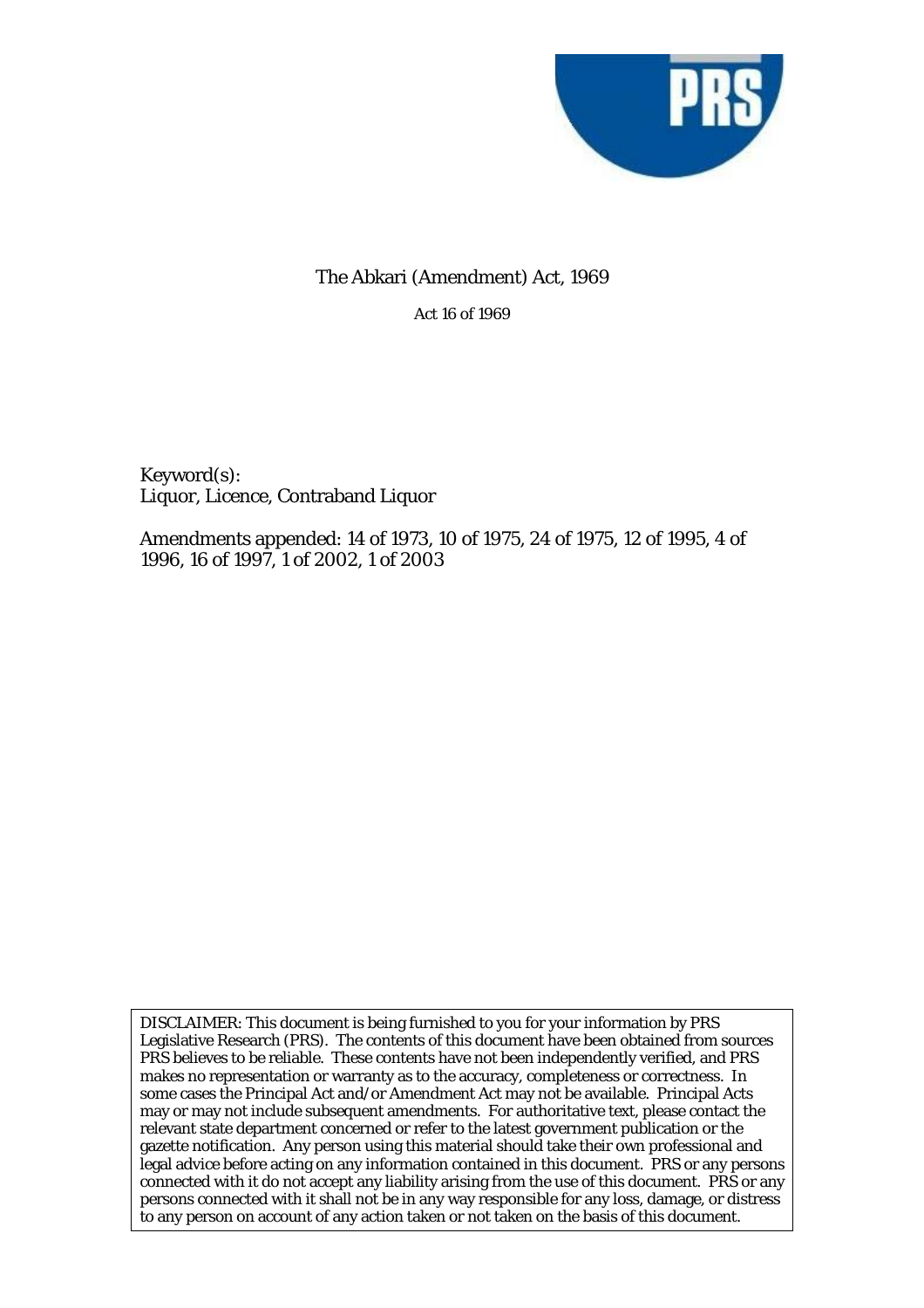**Act 16 of 1969** 

# **THE ABKARI (AMENDMENT) ACT, 1969[\[1\]](javascript:void(0))**

*An Act further to amend the Abkari Act, I of* 1077.

Preamble *.* — whereas it is expedient further to amend the Abkari Act, 1 of 1077, for the purposes hereinafter appearing;

be it enacted in the Twentieth Year of the Republic of India as follows: —

1. Short title and commencement *.* —(1) This Act may be called the Abkari (Amendment) Act, 1969.

(2) It shall come into force at once,

2. *Amendment of section 18* ,—In the Abkari Act, I of 1077, in section 18, *.* —

(1) in sub-section (2), for clause (i), the following clause shall be, and shall be deemed to have been, substituted with effect from the 26th day of January, 1950, namely:—

" (i) in the case of any liquor, in the form of a fee for licence for the sale of the liquor and in the form of a gallonage fee or vending fee, or in any one of such forms; and";

 $(2)$  in sub-section  $(3)$ ,—

(a) under the heading "(1) Duty of excise *:"* , in item (iii), for the figures "25", the figures "50" shall be substituted;

(b) under the heading  $'(2)$  Luxury tax *:*", in item (a),—

 $(i)$  in sub-item  $(i)$ , for the figures "5,000", the figures "15,000" shall be and shall be deemed to have been, substituted with effect from the 1st *day* of April, 1968;

(ii) in sub-item (ii), for the figures "4,000", the figures "12,000" shall be, and shall be deemed to have been, substituted with effect from the 1st day of April, 1968;

(iii) in sub-item (iv), for the figures "500", the figures "1,500" shall be and shall be deemed to have been, substituted with effect from the 1st day April, 1968.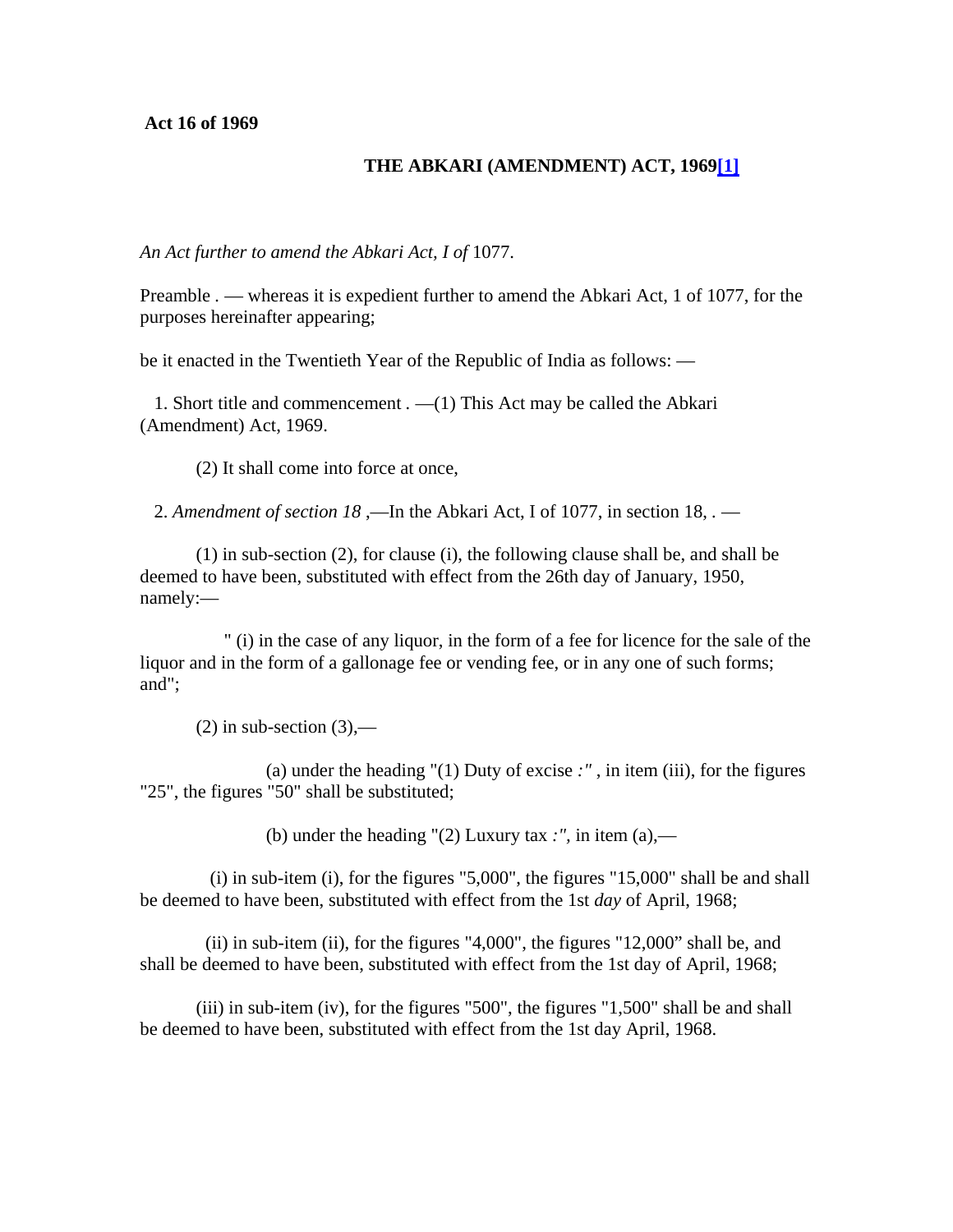#### **Act 14 of 1973**

## **THE ABKARI (AMENDMENT) ACT, 197[3\[1\]](javascript:void(0))**

*An Act further to amend the Abkari Act, I of 1077.*

Preamble.—WHEREAS it is expedient further to amend the Abkari Act, I of 1077, for the purpose hereinafter appearing;

Be it enacted in the Twenty-fourth Year of the Republic of India as follows;—

 1. *Short title and commencement.—*(1) This Act may be called the Abkari (Amendment) Act, 1973.

 (2) It shall come into force on such date as the Government may, by notification in the Gazette, appoint.

 2. *Insertion of new section 55A.—*In the Abkari Act, I of 1077, section 55A shall be relettered as section 55B and before that section, the following section shall be inserted, namely:—

 "55A. *Magistrates of second class to have power to impose minimum penalties for certain first offences.—* Notwithstanding anything contained in section 32 of the Code of Criminal Procedure, 1898 (Central Act 5 of 1898), it shall be lawful for a Magistrate of the second class to pass the minimum sentence mentioned in paragraph *(i)*of the proviso to clause (1) of section 55, for a first offence referred to in that paragraph, in excess of his powers under section 32 of the said Code.".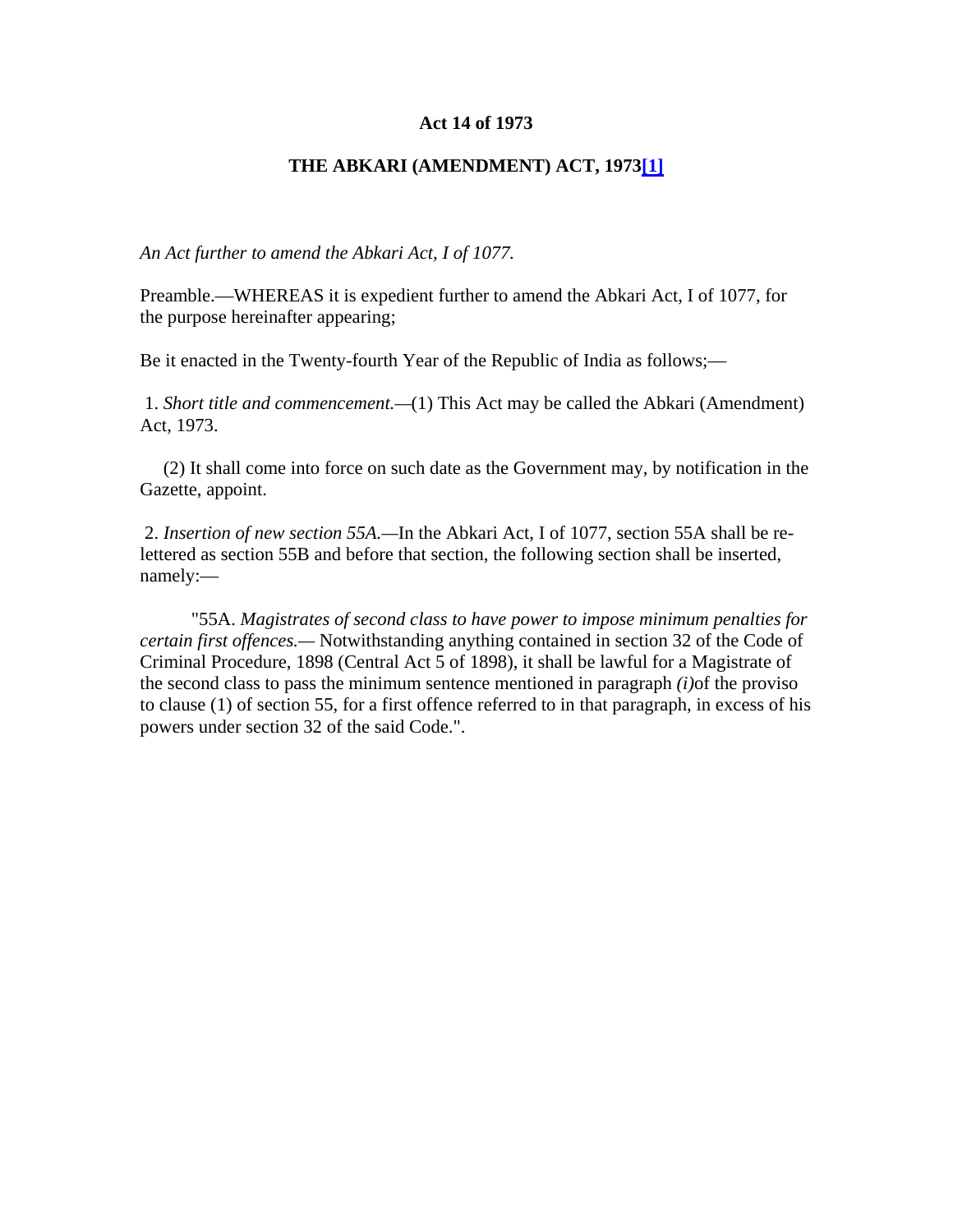#### **Act 10 of 1975**

#### **THE ABKARI (AMENDMENT) ACT, 197[5\[1\]](javascript:void(0))**

An Act further to amend the Abkari Act I of 1077

 *Preamble* **.** —WHEREAS it is expedient further to amend the Abkari Act, I of 1077, for the purposes hereinafter appearing;

Be it enacted in the Twenty-sixth Year of the Republic of India as follows:—

 1. *Short title and commencement* **.** —(1) This Act may be called the Abkari (Amendment) Act, 1975.

(2) It shall come into force at once.

 2. *Amendment of section 3***.**—In the Abkari Act, I of 1077 (hereinafter referred to as the principal Act), in section 3, after clause (17), the following clause shall be inserted, namely:—

 "(17A) "Transit" means to move from one place in a State to another place in that State through the territory of the State of Kerala.

 *Explanation* **.** —In this clause, "State" means the State of Karnataka or the State of Tamil Nadu or the Union territory of Pondicherry.".

 3*. Amendment of section 29* **.—** In sub-section (2) of section 29 of the principal Act, in clause (j), for the words "possession or transport", the words "possession, transit or transport" shall be substituted.

 4. *Amendment of section 55* .—Insection 55 of the prin cipal Act, in clause (a), for the words "transports or possesses", the words "transports, transits or possesses" shall be substituted.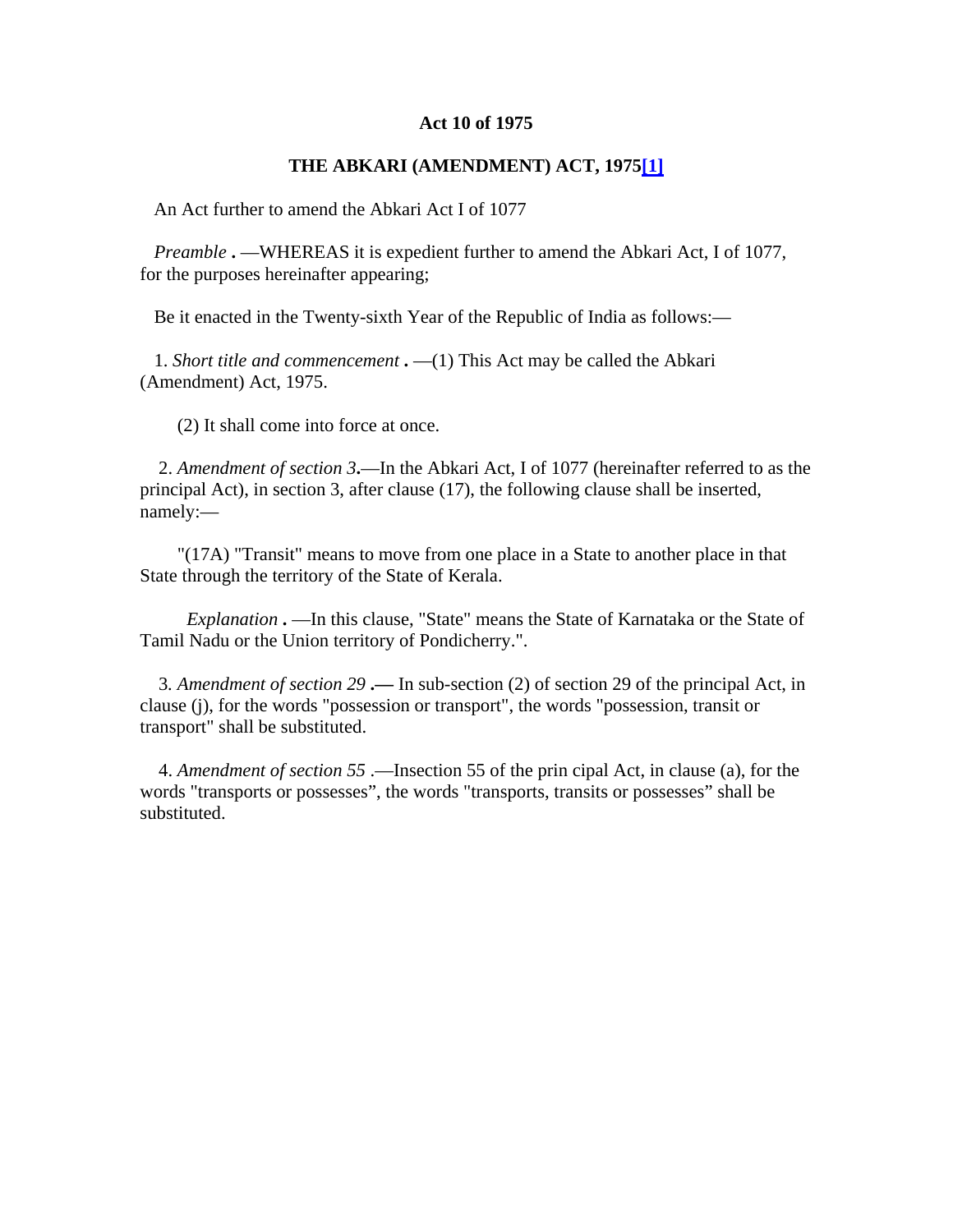# **THE ABKARI (SECOND AMENDMENT) ACT, 1975 [\[1\]](javascript:void(0))**

# **(Act 24 of 1975)**

#### **An Act further to amend the Abkari Act 1 of 1077**

**Preamble** .—WHEREAS it is expedient further to amend the Abkari Act 1 of 1077, for the purposes hereinafter appearing;

BE it enacted in the Twenty-sixth Year of the Republic of India as follows :—

 1. *Short title and commencement* ,—(1) This Act may be called the Abkari (Second Amendment) Act, 1975.

(2) It shall come into force at once.

 2. *Substitution of new section for section 34* .—For section 34 of the Abkari Act 1 of 1077 (hereinafter referred to as the principal Act), the following section shall be substituted, namely:—

 "34. **Offenders may be arrested and contraband liquor, vehicles, etc., seized**  without warrant .—(1) Any officer of the Excise Department or the Police Department may arrest without warrant in any public thoroughfare or open place other than a dwelling house, any person found committing an offence punishable under section 15C or section 55 or section 57 or section 58, and in any such thoroughfare or public place  $may -$ 

(a) seize and detain —

i. any liquor or intoxicating drug.

ii. Any material, still, utensil, implement or apparatus;

iii. Any receptacle, package or covering; and

 iv. Any animal, cart, vessel or other conveyance, which he has reason to believe to be liable to confiscation under this Act;

 (b) search any person, animal, cart, vessel or other conveyance, package, receptacle or covering upon whom or in or upon which he may have reasonable cause to suspect any such liquor or intoxicating drug to be, or to be concealed.

 (2) If the officer making an arrest under sub-section (1) is not empowered under section 5A to admit to bail, the person arrested shall forthwith be produced before an officer so empowered.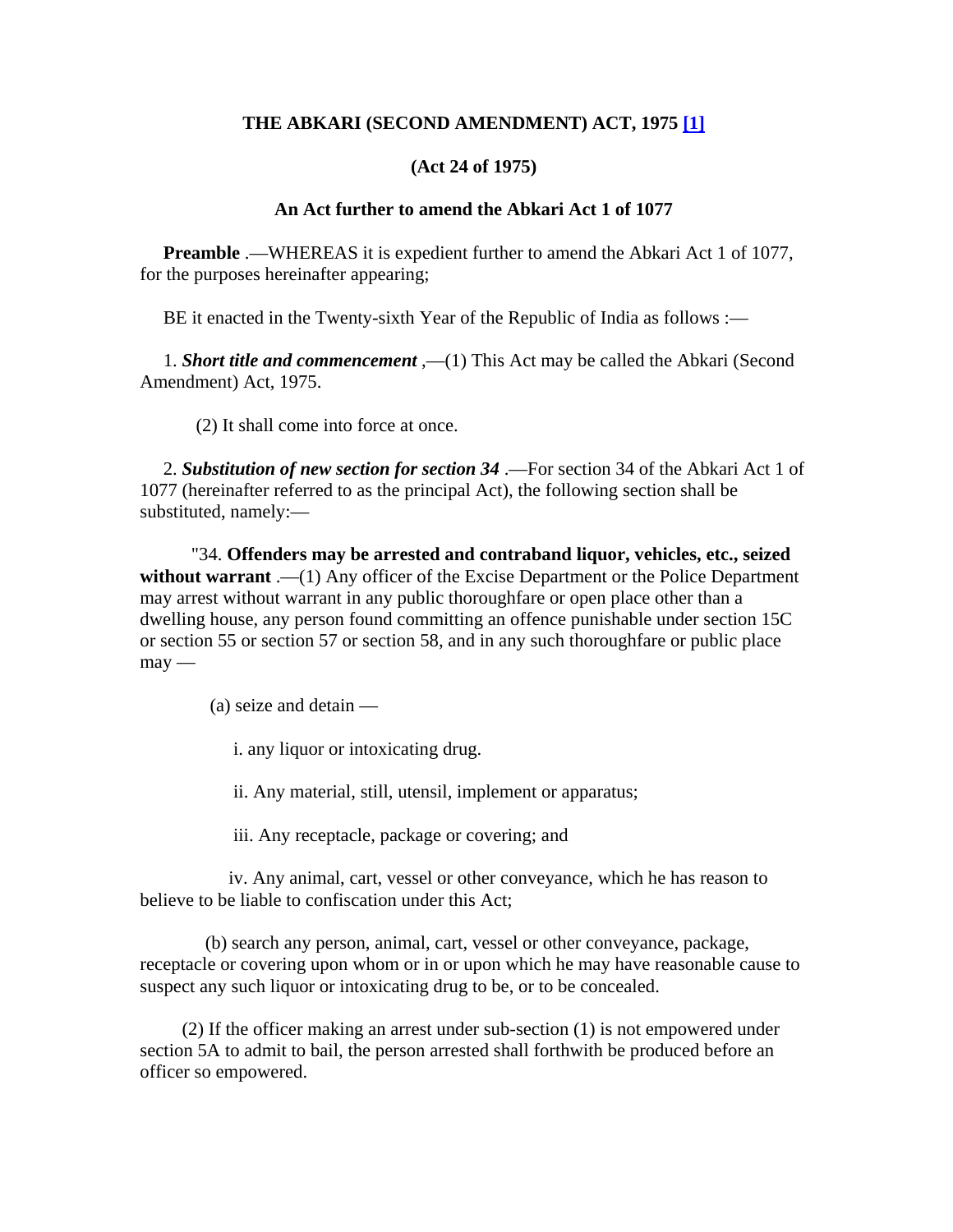(3) It shall be the duty of the officer empowered under section 5A to admit such person to bail if sufficient bail is tendered for h is appearance before an Abkari Officer having jurisdiction to inquire into the case.".

3. *Amendment of section 67*.—In section 67 of the principal Act, —

(a) in the first paragraph, —

 (i) for the words "two thousand rupees", the words "five thousand rupees" shall be substituted;

 (ii) the portion beginning with the words "and, in all cases whatsoever" and ending with the words "on payment of the value thereof as estimated by such officer" shall be omitted;

 (b) for the second paragraph, the following paragraph shall be substituted, namely: —

 "On the payment of such sum of money to such officer, the accused person if in custody shall be discharged and no further proceedings shall be taken against such person.

 4. *Insertion of new section 67B to 67H* .—After section 67A of the principal Act, the following sections shall be inserted namely:—

 **"67B. Confiscation by Abkari Officers in certain cases.** — (1) Notwithstanding anything contained in this Act or other law for the time being in force, where any liquor, intoxicating drug, materials, still, utensil, implement or apparatus or any receptacle, package or covering in such liquor, intoxicating drug, material, still, utensil, imple ment or apparatus is found or any animal, cart, vessel or other conveyance used in carrying the same is seized and detained under the provisions of this Act, the officer seizing and detaining such property shall, without any unreasonable delay, produce the same before an officer authorised by the Government in this behalf by notification in the Gazette, not being below the rank of an Assistant Excise Commissioner (hereinafter referred to as the authorised officer).

 (2) Where an authorised officer seizes and detains any p roperty specified in sub-section (1) or where any such prop erty is produced before an authorised officer under the sub- section and he is satisfied that an offence under this Act has been committed in respect of or by means of that property and that such property is liable to confiscation under this Act, such autho rised officer may, whether or not a prosecution is instituted for the commission of such offence, order confiscation of such property and where such property consists of any receptacle or package, the authorized officer may also order confiscation of all contents thereof.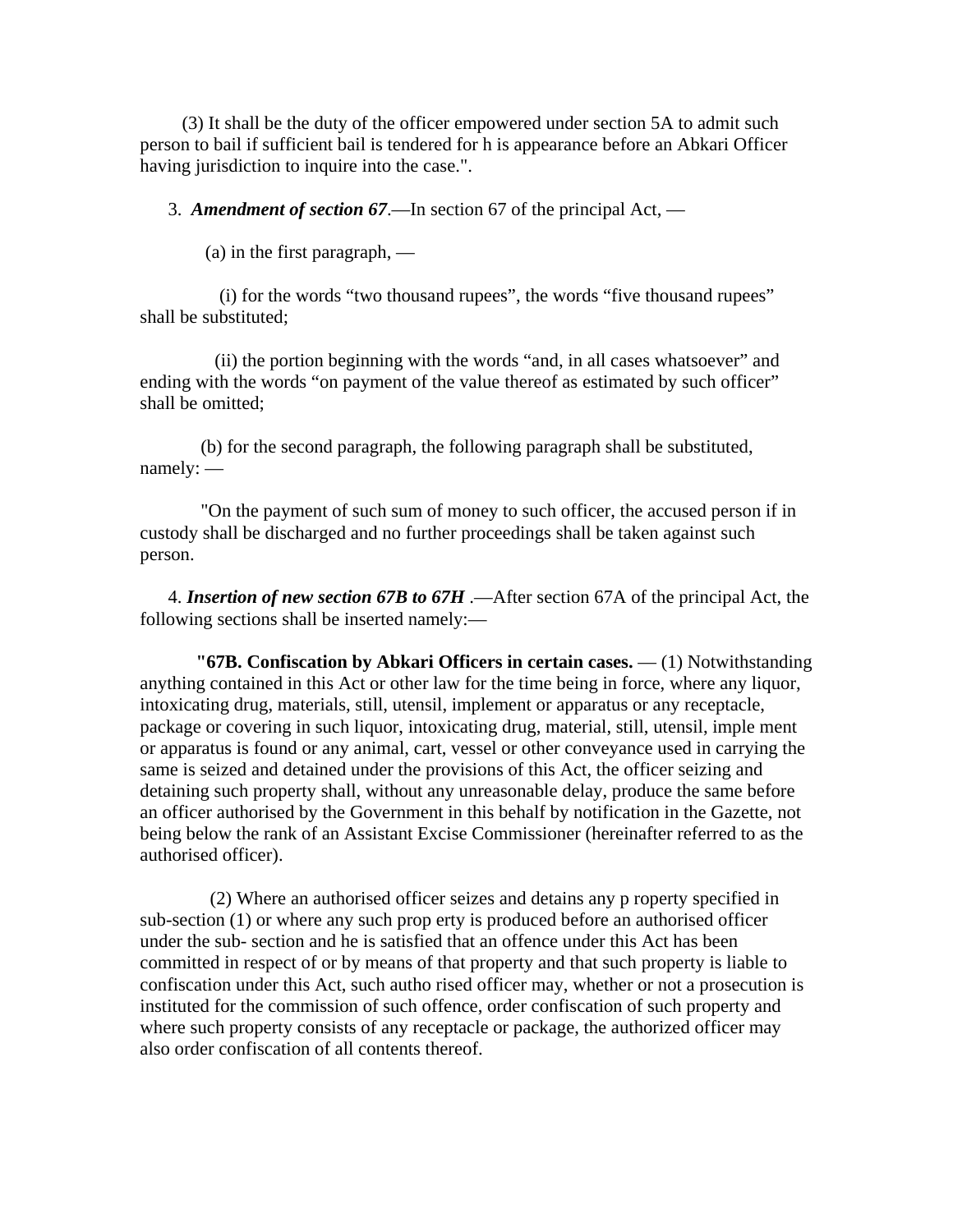(3) When making an order of confiscation under sub-section (2), the authorized officer may also order that such of the properties to which the order of confiscation relates, which in his opinion cannot be preserved or are not fit for human consumption, be destroyed.

 67C. **Issue of show cause notice before confiscation under section 67B** . —(1) No order confiscating any property shall be made under section 67B unless the person from whom the same is seized—

 a. is given a notice in writing informing him of the grounds on which it is proposed to confiscate such property;

 b. is given an opportunity of making a representa tion in writing within such reasonable time as may be specified in the notice against the grounds of confiscation ; and

c. is given a reasonable opportunity of being heard in the matter.

 (2 ) Without prejudice to the provisions of sub-section (1) no order confiscating any animal, cart, vessel other conveyance shall be made under section 67B if the owner of the animal, cart, vessel or other conveyance proves to the satisfaction of the aut horised officer that it was used in carrying the liquor or int oxicating drug or the material, still, utensil, implement or apparatus or the receptacle, package or covering without the k nowledge or connivance of the owner himself, his agent, if any, and the person in charge of the animal, cart, vessel or other conveyance and that each of them had taken all reasonable and necessary precautions against such use.

 67D. **Property not liable to confiscation to be returned to owner** . —Where the authorised officer passes an order under section 67B t hat any property seized and detained by him or produc ed before him under that section is not liable to confiscation un der this Act, he shall, after the expiry of thirty days from the date of such order, release such property to the person from w hom it was seized :

 Provided that where the Commissioner has called for under section 6 7F the record of an order of the authorised officer such property shall be released only subject to the orders of the commission er under that section.

 67E. **Appeal** .—(1) Any person aggrieved by any order passed under section 67B may, within thirty days from the date of communication to him of such order, appeal to an officer not below the rank of Deputy Commissioner of Excise authorized by the Government in this behalf by notification in the Gazette (hereinafter referred to as the appellate authority).

 (2) On receipt of an appeal under sub-section (1), the appellate authority shall, after giving an opportunity to the appellate to be heard, if he so desires, and after making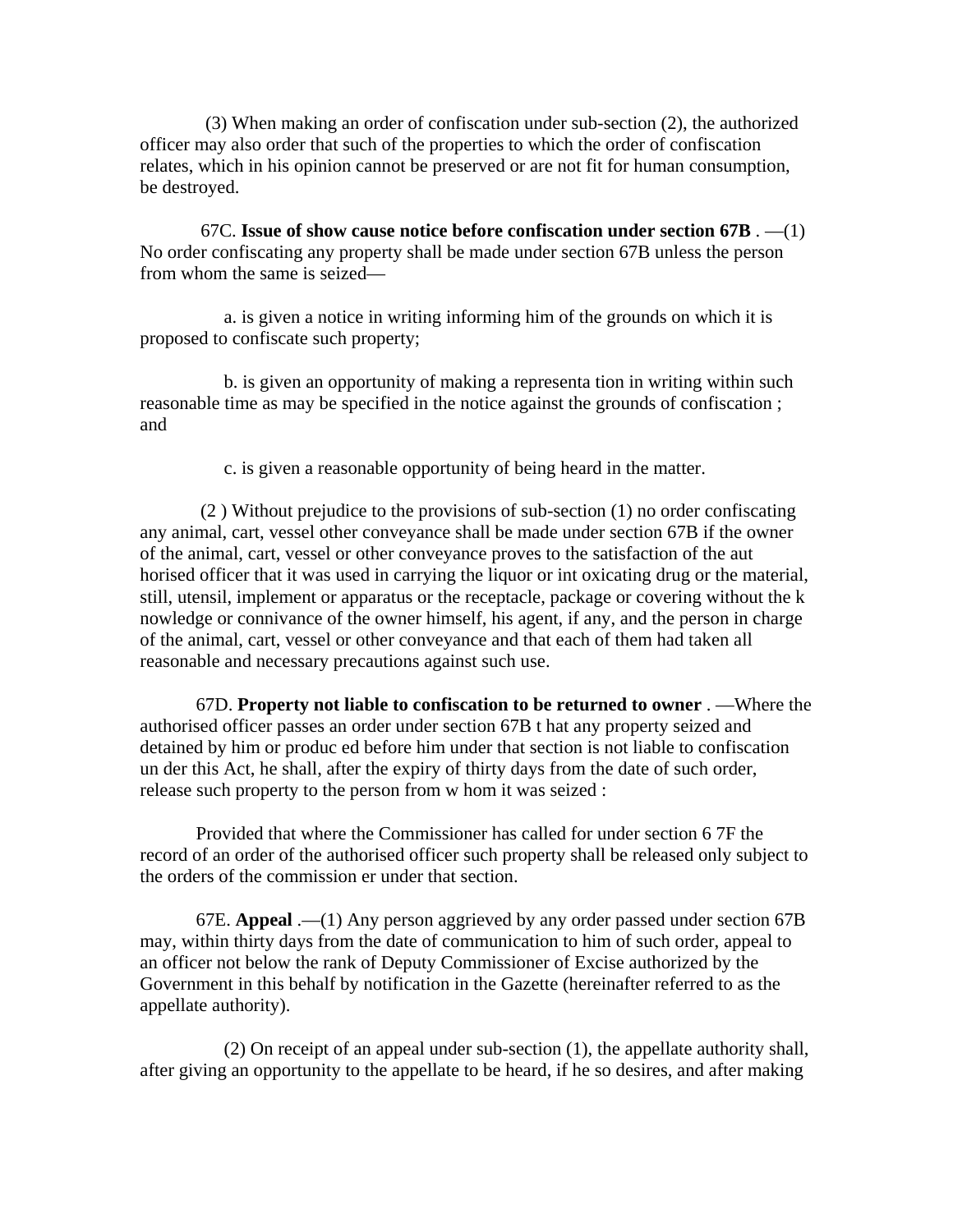such further inquiry as may be necessary, pass such order as he thinks fit, confirming, modifying or annulling the order appealed against .

 (3) An order of the appellate authority under sub- section (2) shall, subject to the provisions of section 67F, be final and shall not be called in question in any court.

 67F. **Revision** .—(1) The Commissioner may, before expiry of thirty days from the date of an order passed under section 67B or section 67E, of his own motion, call for and examine the record of that order and may make such inquiry or cause such inquiry to be made and may pass such orders as he deems fit:

 Provided that the Commissioner shall not call for and examine the record of any order passed under section 67B if an appeal against such order is pending before the appellate authority:

 Provided further that no order prejudicial to a person shall be passed under this section with out giving an opportunity of being heard.

 (2) An order of the Commissioner under sub-section (1) s hall be final and shall not be called in question in any court.

 67G. **Award of confiscation not to interfere with other p unishments** .—The award of any confiscation under section 67B or section 67E of section 67F shall not prevent the infliction of any punishment to which any person is liable under this Act.

 67H. **Property confiscated when to vest in Government** .—When an order for confiscation of any property has been p assed under section 67B or section 67E or section 67F and such or der has become final in respect of the whole or any portion of such property, such property or portion thereof, as the case may be, shall vest in the Government free from all encumbrances.".

 5. *Validation*. —Notwithstanding anything contained in any law for the time being in force, or in any judgment, decree or order of any court, all animals, carts, vessels and other conveyances used in carrying any receptacle, package or covering containing any liquor, intoxicating drug, material, still, utensil, implement or apparatus in respect of, or by means of which, an offence under the principal Act is believed to have been committed and seized and detained before the commencement of this Act may be disposed of under the provisions of the principal Act as amended by this Act, as if this Act were in force at the time of such seizure and detention.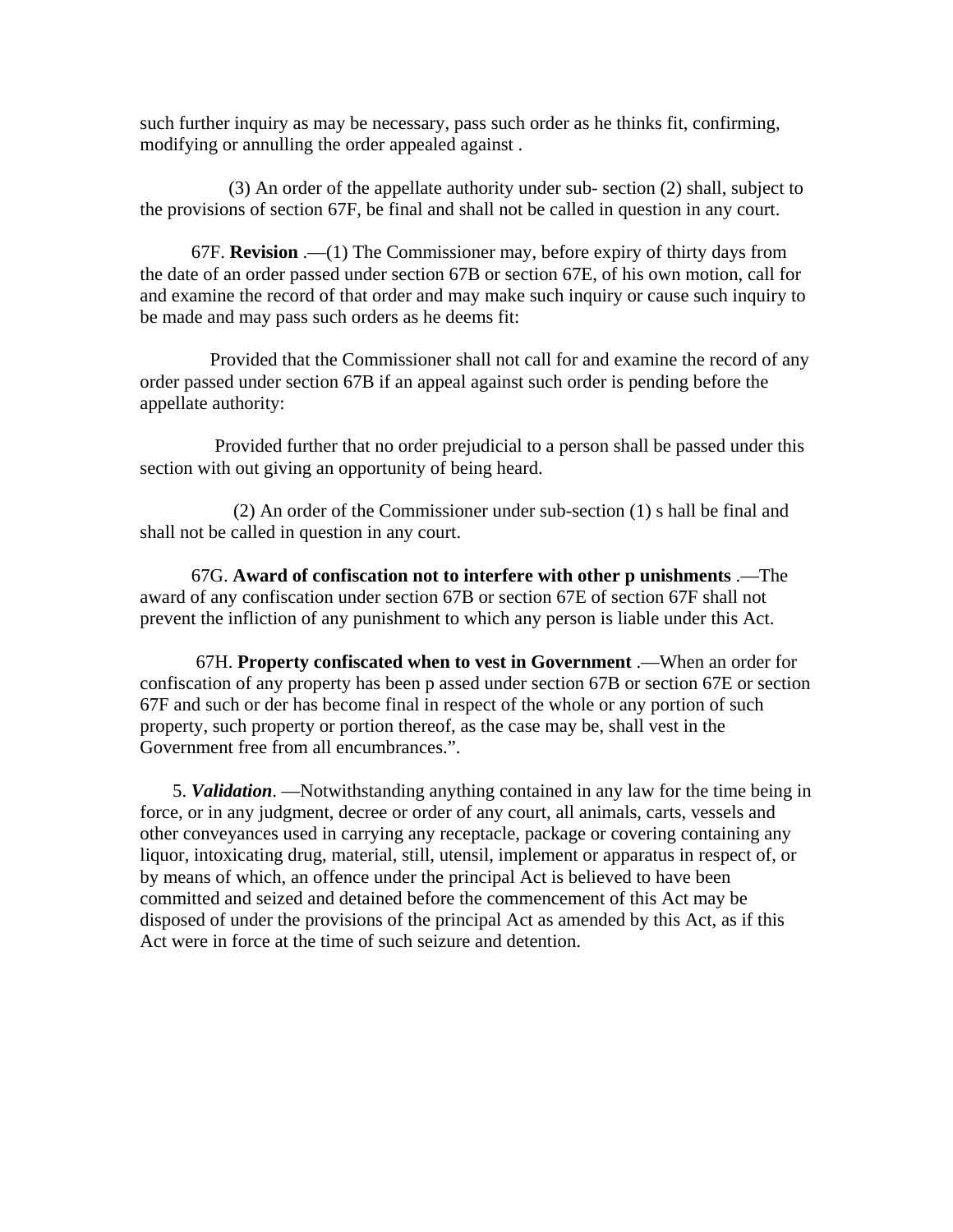# THE ABKARI (AMENDMENT) ACT, 1995 [\[1\]](http://keralalawsect.org/acts/Acts1995/Act12_1995/index.html#link1) (ACT 12 OF 1995)

*An Act further to amend the Abkari Act, 1077.*

*Preamble.*—WHEREAS it is expedient further to amend the Abkari Act, 1077 (1 of 1077) for the purposes hereinafter appearing;

BE it enacted in the Forty-sixth Year of the Republic of India as follows:—

1. *Short title and commencement*—This Act may be called the Abkari (Amendment) Act, 1995.

(2) It shall come into force at once.

2. *Amendment of section 26.*—In section 26 of the Abkari Act, 1077 (1 of 1077) (hereinafter referred to as the principal Act), after clause *(b),* the following clause shall be inserted, namely:—

- *"(bb)* if the holder thereof or his servant, or anyone acting with his express or implied permission on his behalf, sells or stores for sale liquor in any place other than the licenced premises; or".
- 3. *Amendment of section* 55.—In section 55 of the principal Act,—
	- (a) clause *(c)* shall be omitted;

*(b)* in clause (i), for the words "sells liquor", the words "sells or stores for sale liquor" shall be substituted;

*(c)* for clauses (1) and (2) the following clauses shall be substituted, namely:—

- "(1) for any offence, other than an offence falling under clause *(d)* or clause (e), with imprisonment for a term which may extend to two years and with fine which shall not be less than twenty-five thousand rupees; and
- (2) for an offence falling under clause *(d),* or clause *(e)* with imprisonment for a term which may extend to one year or with fine which may extend to ten thousand rupees or with both

*Explanation.*—For the purpose of this section and section 64A, "intoxicating drug" means any intoxicating substance, other than a narcotic drug or psychotropic substance regulated by the Narcotic Drugs and Psychotropic Substances Act, 1985 (Central Act 61 of 1985), which the Government may by notification declare to be an intoxicating drug".

4. *Omission of section 55A.*— Section 55A of the principal Act shall be omitted.

*5. Amendment of section 58.*—In section 58 of the principal Act, for the words "with fine which may extend to three thousand rupees or with imprisonment for a term, which may extend to six months, or with both" the words "with a fine which shall not be less than rupees fifteen thousand and with imprisonment for a term which may extend to one year" shall be substituted.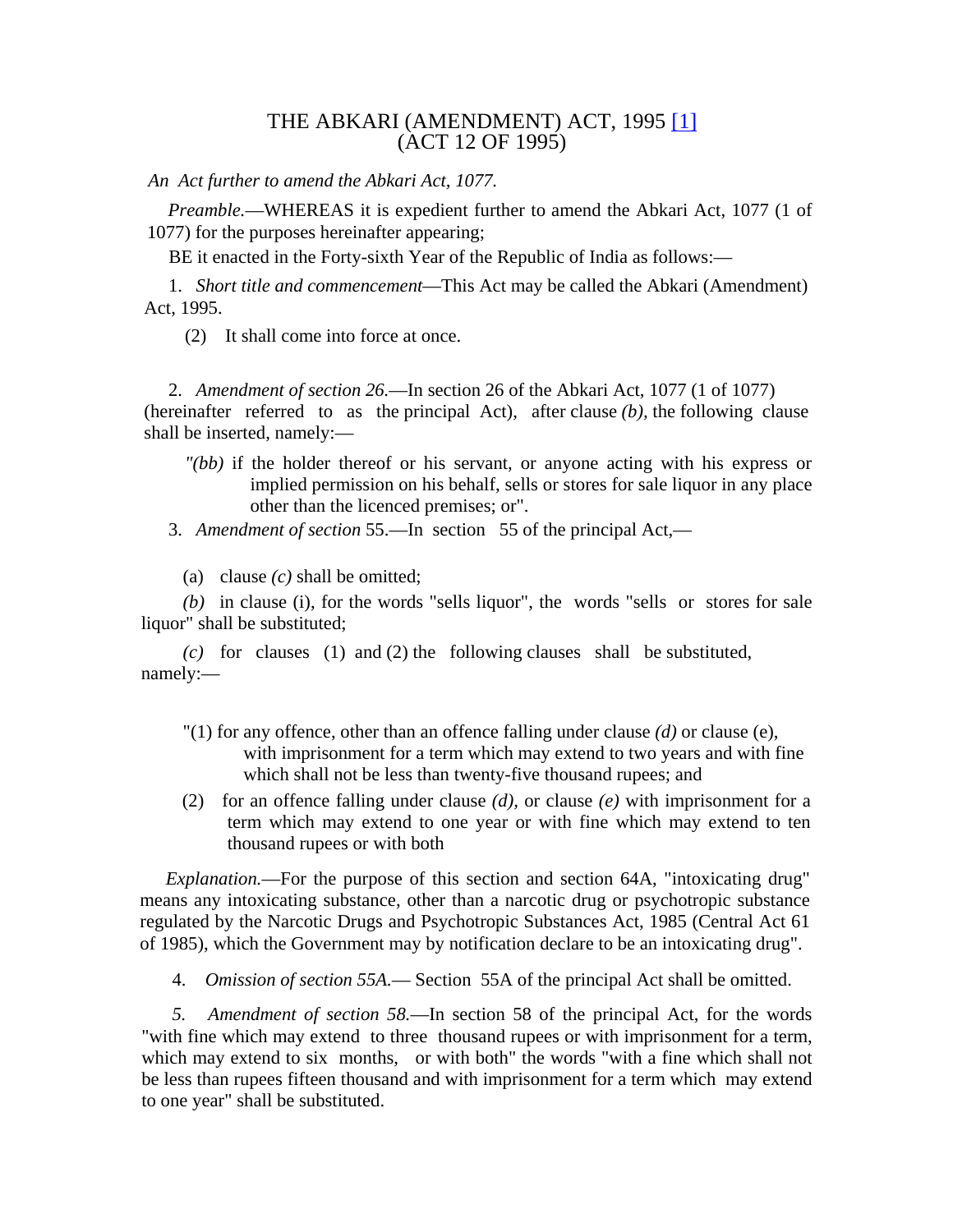6. *Insertion of new section 64A.*—After section 64 of the principal Act, the following section shall be inserted, namely:—

*"64A. Penalty for allowing land, building, room, etc., for manufacture, sale or storing for sale of liquor or intoxicating drug.*—Notwithstanding anything contained in this Act, or in any other law for the time being in force, any owner or occupier or person having control of, any land, building, room, space or enclosure, permits any person to use such land, building, room, space or enclosure for manufacture, sale or storing for sale of liquor or intoxicating drug in contravention of this Act or of any rule or order made thereunder or of any licence or permit obtained under this Act shall be punishable with fine which shall not be less than twenty-five thousand rupees unless he proves to the satisfaction of the court that all due and reasonable precautions were taken by him to prevent such use.".

7. *Amendment of section 6*7.—For section 67 of the principal Act, the following section shall be substituted, namely:—

"67. *Power to compound offences.*—Any Abkari Officer specially empowered in that behalf may accept from any person,—

- (*a*) whose licence or permit is liable to be cancelled or suspended under clauses (*a*) end *(b)* of section 26 or who is reasonably suspected of having, committed an offence under clause (2) of section 55, sections 56, 57 or 63, a sum of money not less than ten thousand rupees; and
- (*b*) whose licence or permit is liable to be cancelled or suspended under clause *(bb)* of section 26 or who is reasonably suspected of having committed an offence under clause (1) of section 55 or sections 58 or 64A, a sum of money not less than twenty-five thousand rupees,

in lieu of such cancellation or suspension or by way of compensation for the offence which may have been committed, as the case may be.

On the payment of such sum of money to such officer, the accused person, if in custody, shall be discharged and no further proceedings shall be taken against such person.".

8. *Amendment of section 67A.*—In section 67A of the principal Act,—

(*a*) in sub-section (1) for the words "not exceeding two thousand rupees" the words, "of

rupees five thousand" shall be substituted;

*(b)* to sub-section (1), the following proviso shall be added, namely:—

"Provided that if the holder of such licence or permit sells or stores for sale liquor in any premises, other than the licensed premises; such penalty shall not be less than twenty-five thousand rupees.".

9. *Repeal and Saving.*—(1) The Abkari (Amendment) Ordinance, 1995 (13 of 1995) is hereby repealed.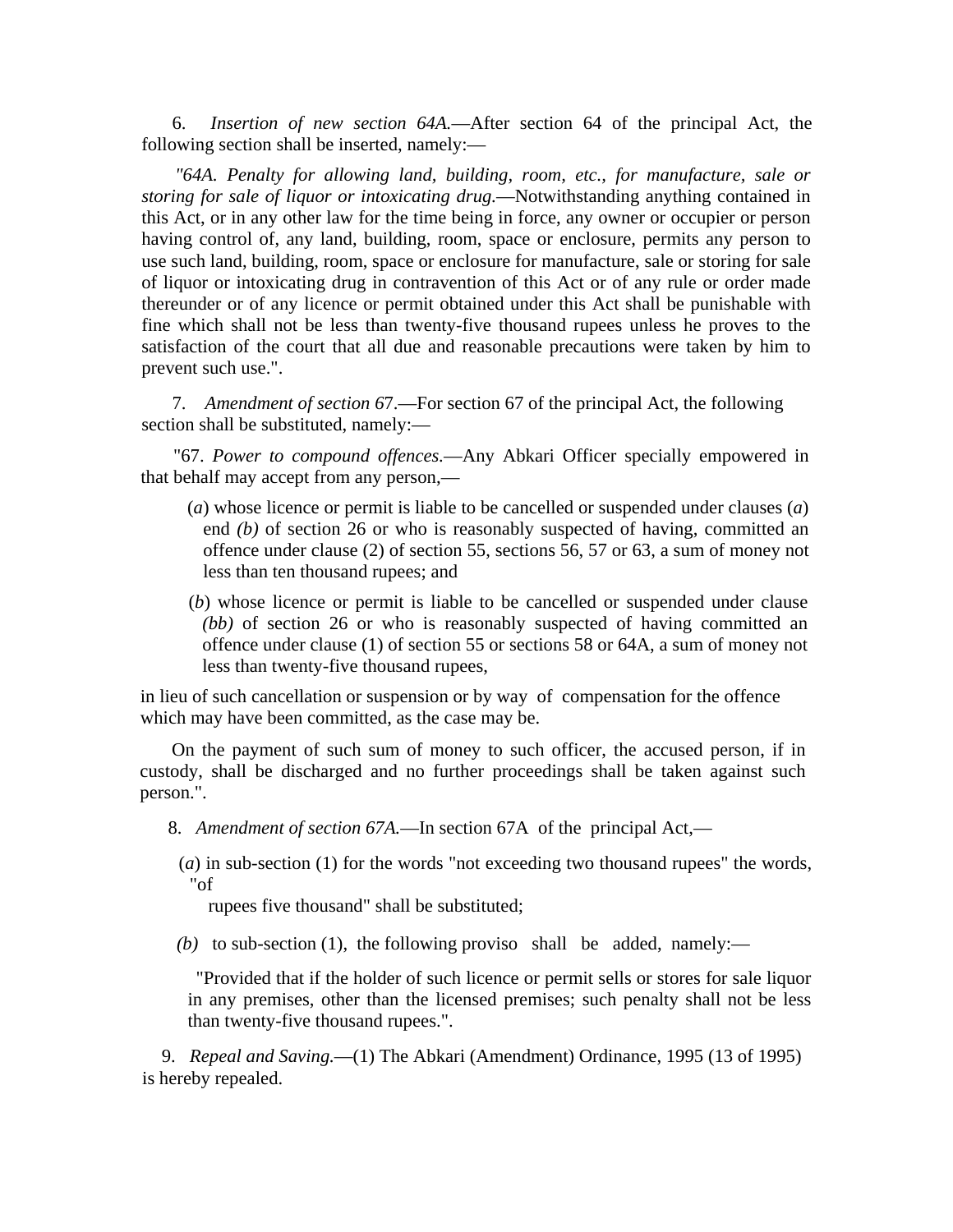(2) Notwithstanding such repeal anything done or any action taken under the principal Act, as amended by the said Ordinance shall be deemed to have been done or taken under the principal Act as amended by this Act.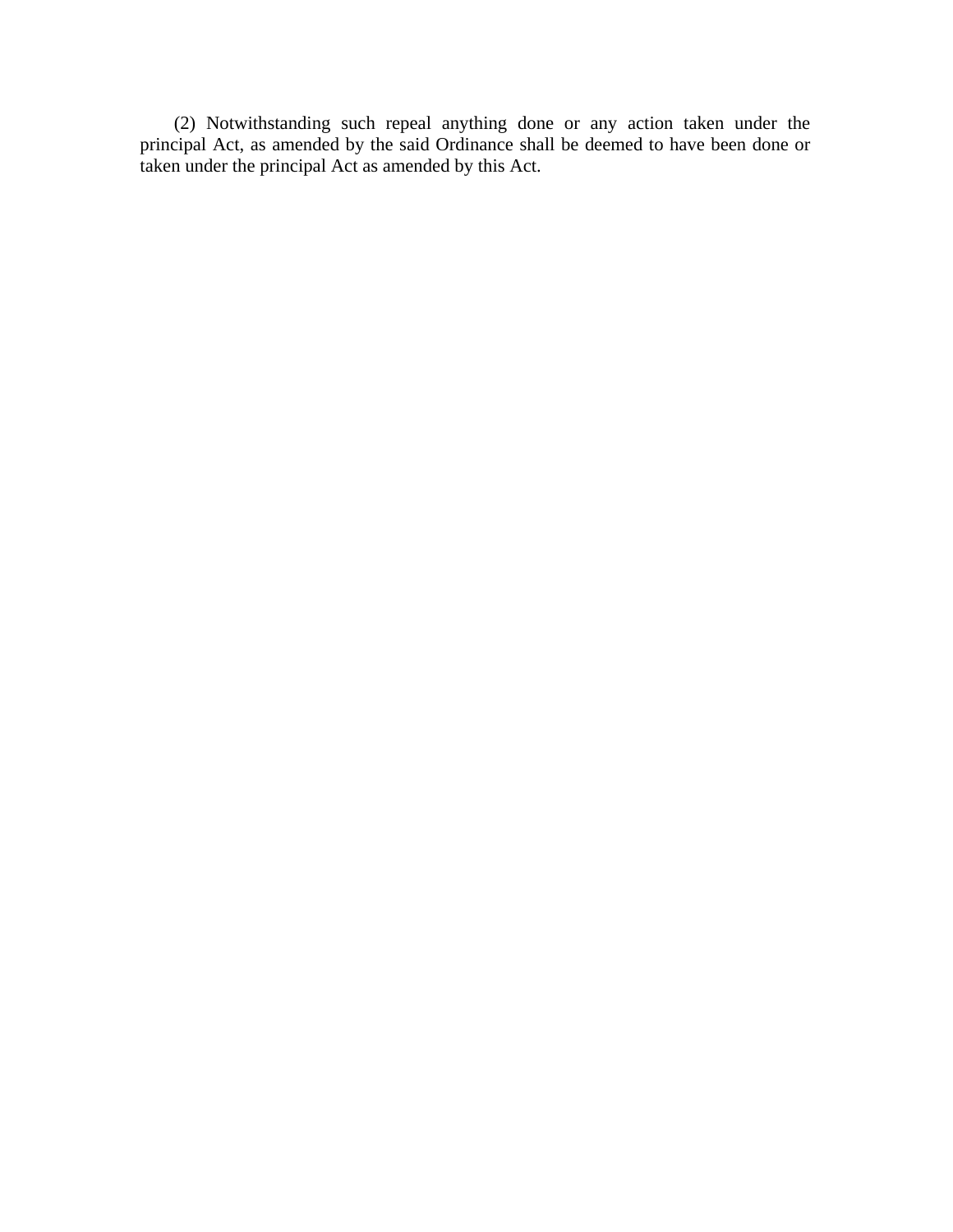#### **ACT 4 OF 1996**

#### **THE ABKARI (AMENDMENT) ACT, 1996 [\[1\]](javascript:void(0))**

 *An Act further to amend the Abkari Act, 1 of 1077.* 

*Preamble.* —WHEREAS, it is expedient further to amend the Abkari Act, 1 of 1077, for the purposes hereinafter appearing;

BE it enacted in the Forty-Seventh Year of the Republic of India as follows:—

 1. *Short title and commencement.* —(1) This Act may be called the Abkari ( Amendment) Act, 1996.

 (2) Sections 8, 13 and 14 of this Act shall be deemed to have come into force on the 16th day of February, 1996 and the remaining provisions of this Act shall come into force on the 1st day of April, 1996.

 2. *Amendment of section* 3.—In section 3 of the Abkari Act, 1 of 1077 ( hereinafter referred to as the principal Act),—

(a) after clause (6) the following clause shall be inserted, namely:—

 "(6A) "arrack" means any potable liquor other than Toddy, Beer, Spirits of Wine, Wine, Indian made spirit, Foreign liquor and any medicinal preparation containing alcohol manufactured according to a formula prescribed in a pharmacopoeia approved by the Government of India or the Government of Kerala, or manufactured according to a formula approved by the Government of Kerala in respect of patent and proprietory preparations or approved as a bona fide medicinal preparation by the Expert Committee appointed under section 68A of the Act,";

(b) in clause  $(9)$ ,—

(i) the words "whether it is denatured or not" shall be omitted;

(ii) the 'Explanation' shall be omitted;

 (c) in clause (10), for the words "methylated spirit" the word "arrack" shall be substituted;

 (d) for clause (12) the following clause shall be substituted, namely:? "(12 *)* "country liquor" means toddy or arrack;";

(e) for clause (14) the following clause shall be substituted, namely:?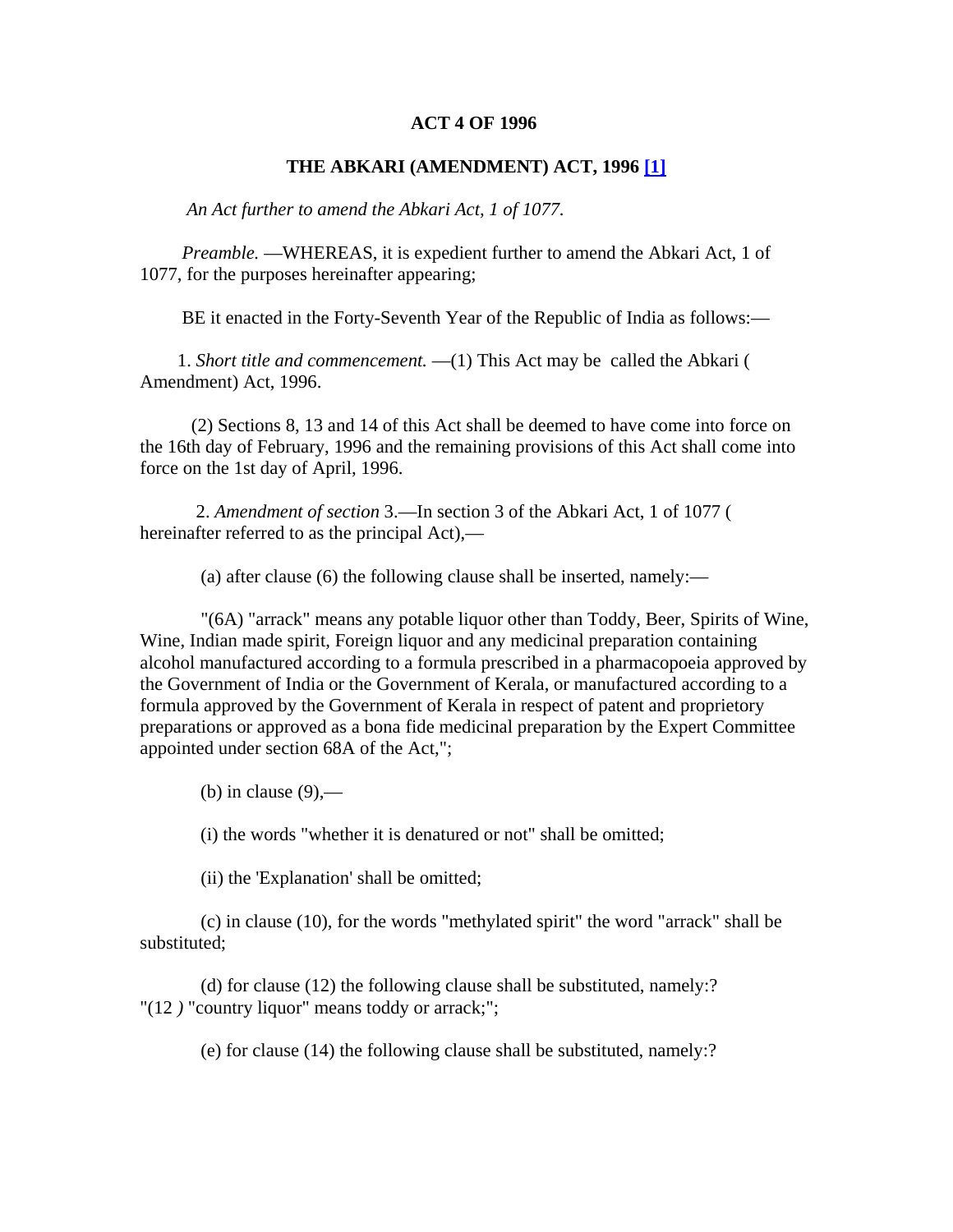"(14) "Intoxicating drug" means any intoxicating substance other than a Narcotic Drug or a Psychotropic Substance regulated by the Narcotic Drugs and Psychotropic Substances Act, 1985 (Central Act 61 of 1985) which the Government may by notification declare to be an intoxicating drug;";

(f) clause (18A) shall be omitted.

 3. *Amendment of section 6.* — In sub-section (1) of section 6 of the principal Act, the following shall be added at the end, namely:—

"or a bond for such payment on its importation has been executed.".

 4. *Insertion of new section* 8.—After section 7 of the principal Act, the following section shall be inserted, namely:—

 "8. *Prohibition of manufacture, import, export, transport, transit, possession storage, sales etc., of arrack.* —No person shall manufacture, import, export, transport, transit, possess, store, distribute, bottle or sell arrack in any form.".

 5. *Amendment of section* 15.—In section 15 of the principal Act, the Explanation shall be omitted.

 6. *Amendment of section* 15C.—In section 15C of the principal Act, in *Explanation* I, for the words *"* or other public office" the words "or other public office or any club" shall be substituted.

 7. *Amendment of section* 17.—In section 17 of the principal Act, for the proviso the following proviso shall be substituted, namely:—

 "Provided that no duty or gallonage fee or vend fee or other taxes shall be levied under this Act on rectified spirit including absolute alcohol which is not intended to be used for the manufacture of potable liquor meant for human consumption.".

8. *Amendment of section* 18. —In section 18 of the principal Act, —

 (i) in clause (a) of sib-section (1) for the words "or wort" the words "or wort or on the value of the liquor" shall be substituted.

 $(2)$  in sub-section  $(3)$ , —

 (a) in clause (1), under the heading "maximum rights", against item (i), for the words and figures "Rs. 20 per proof litre or Rs. 90.92 per proof gallon" the words and figures "Rs. 200 per proof litre or an amount equal to 200 per cent of the value of the liquor" shall be substituted;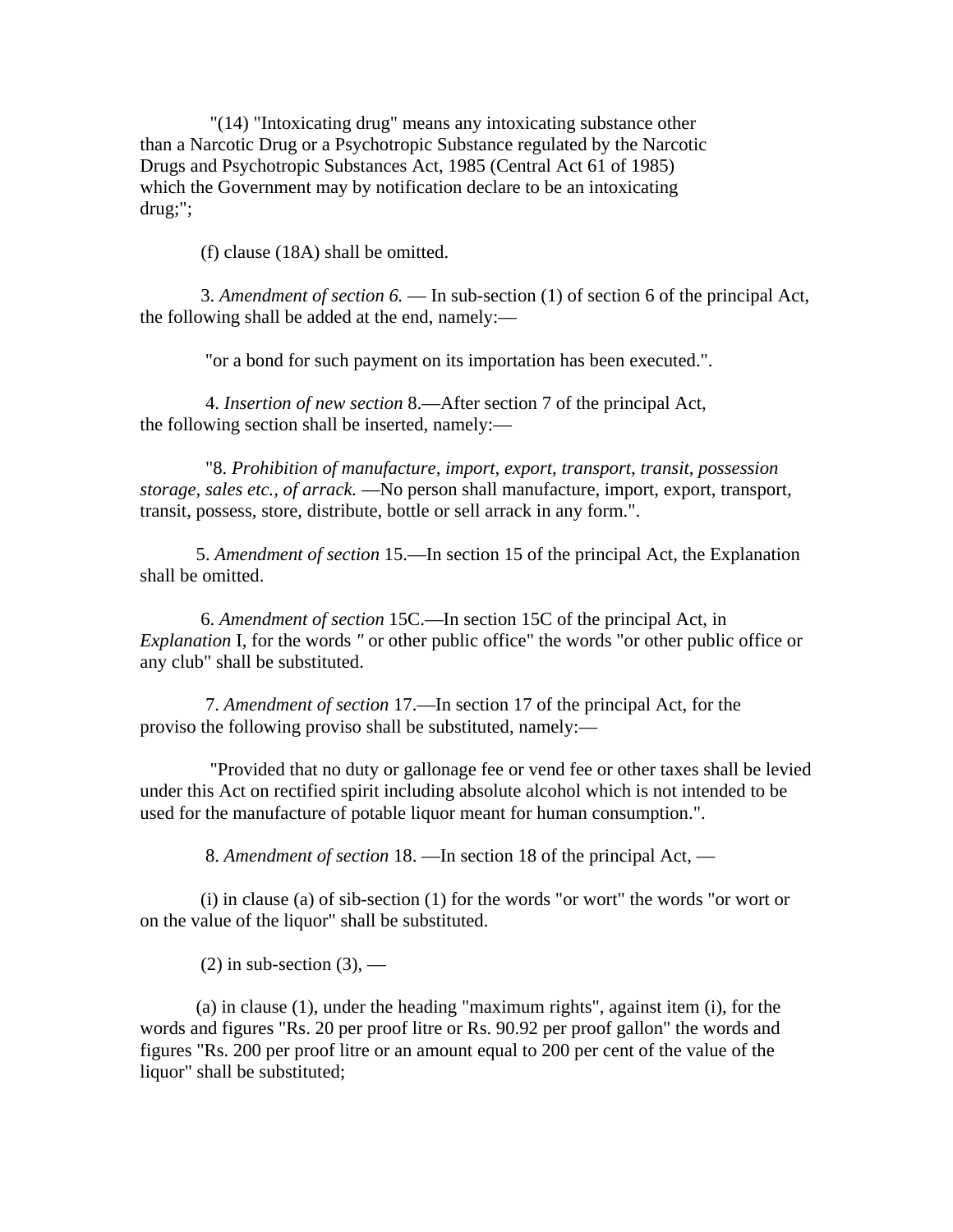(b) in clause  $(2)$ , —

(i) in sub clause (a), item (v) and the entries against it shall be omitted;

(ii) sub-clause (c) and the entries against it shall be omitted;

 (c) in the proviso, for the words "country liquor" the words "Indian made foreign liquor" shall be substituted;

(d) the following Explanation shall be added, namely: —

 " *Explanation* . —Where any liquor is chargeable with duty at a rate depending on the value of the liquor, such value shall be the value at which the Kerala State Beverages (Manufacturing and Marketing) Corporation Limited purchases such liquor from the suppliers and in case a ny such liquor is not purchased by the Kerala State Beverages (Manufacturing and Marketing) Corporation Limited such value shall be the value fixed by the Commissioner.".

 9. *Amendment of section 31* .—In section 31 of the principal Act for the words and figures "section 55 or section 57 or section 58" the words and figures "section 8 or section 15C or section 55 or 55B or section 56A or section 57 or section 58 or section 58A or section 58B" shall be substituted.

 10. *Amendment of section 33* .—In section 33 of the principal Act shall be renumbered as sub-section (1) of that section and after the sub-section as so renumbered the following sub-section shall be inserted, namely: —

 "(2) An Abkari Officer may without an order or without a warrant from a Magistrate, arrest and detain any person who obstructs him while in the execution or discharge of his duty or who has escaped from his lawful custody:

 Provided that every person who is arrested and detained in custody shall be produced before the Magistrate within a period of twenty-four hours of such arrest excluding the time necessary for the journey from the place of arrest to the court of the Magistrate and no such person shall be detained in custody beyond the said period without the authority of a Magistrate.".

 11. A*mendment of section* 34.—In section 34 of the principal Act, for the words and figures "section 15C or section 55 or section 57 or section 58" the words and figures "section 8 or section 15C or section 55 or section 55B of section 56A or section 57 or section 58 or section 58A or section 58B" shall be substituted.

 12. *Insertion of new section* 54A.—After section 54 of the principal Act, the following section shall be inserted, namely:—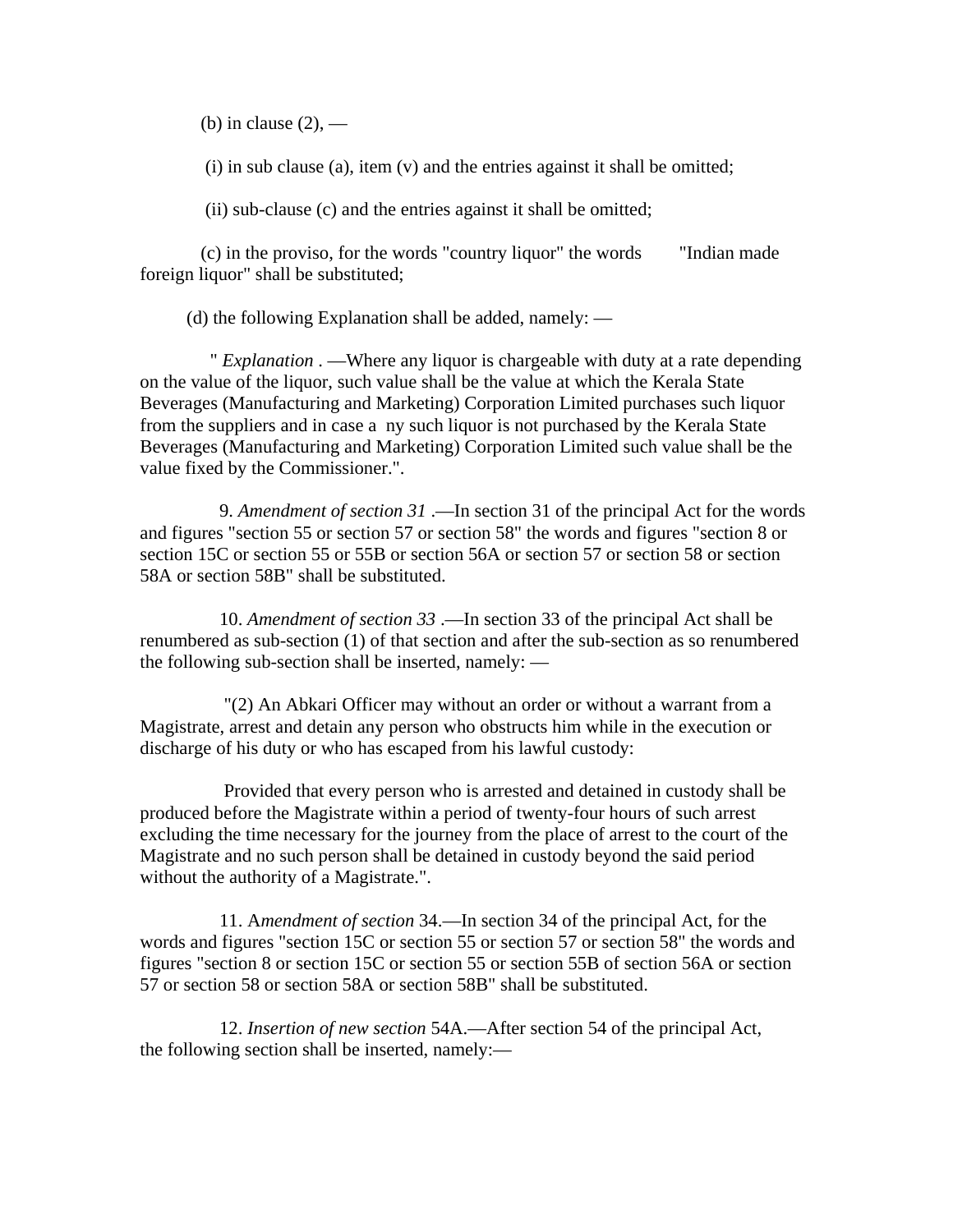"54A. *Bar of certain proceedings.* —(1) No suit, prosecution or other proceeding shall lie against any Abkari officer or servant of the Government for any Act done or purporting to be done under this Act, without the previous sanction of the Government.

 (2) No officer or servant of the Government shall be liable in res pect of any such act in any civil or criminal proceeding, if the act was done in good faith in the course of the execution of duties or the discharge of functions imposed by or under this Act.".

 13. *Insertion of new section* 55 A.—After section 55 of the principal Act, the following section shall be inserted, namely:—

 "55A. *Magistrates of First Class to have power to impose penalties for certain offences.* —Notwithstanding anything contained in sub-section (2) of section 29 of the Code of Criminal Procedure, 1973 (Central Act 2 of 1974), it shall be lawful for a Magistrate of the First Class to pass the sentence mentioned in sections 55, 58 and 64A, for any offence referred to in those sections in exercise of his powers under sub-section (2) of section 29 of the said Code.".

 14. *Repeal and saving.* —(1) The Abkari (Amendment) Ordinance 1996 (2 of 1996) is hereby repealed.

 (2) Notwithstanding such repeal, anything done or any action taken under the principal Act, as amended by the said Ordinance, shall be deemed to have been done or taken under the principal Act as amended by this Act.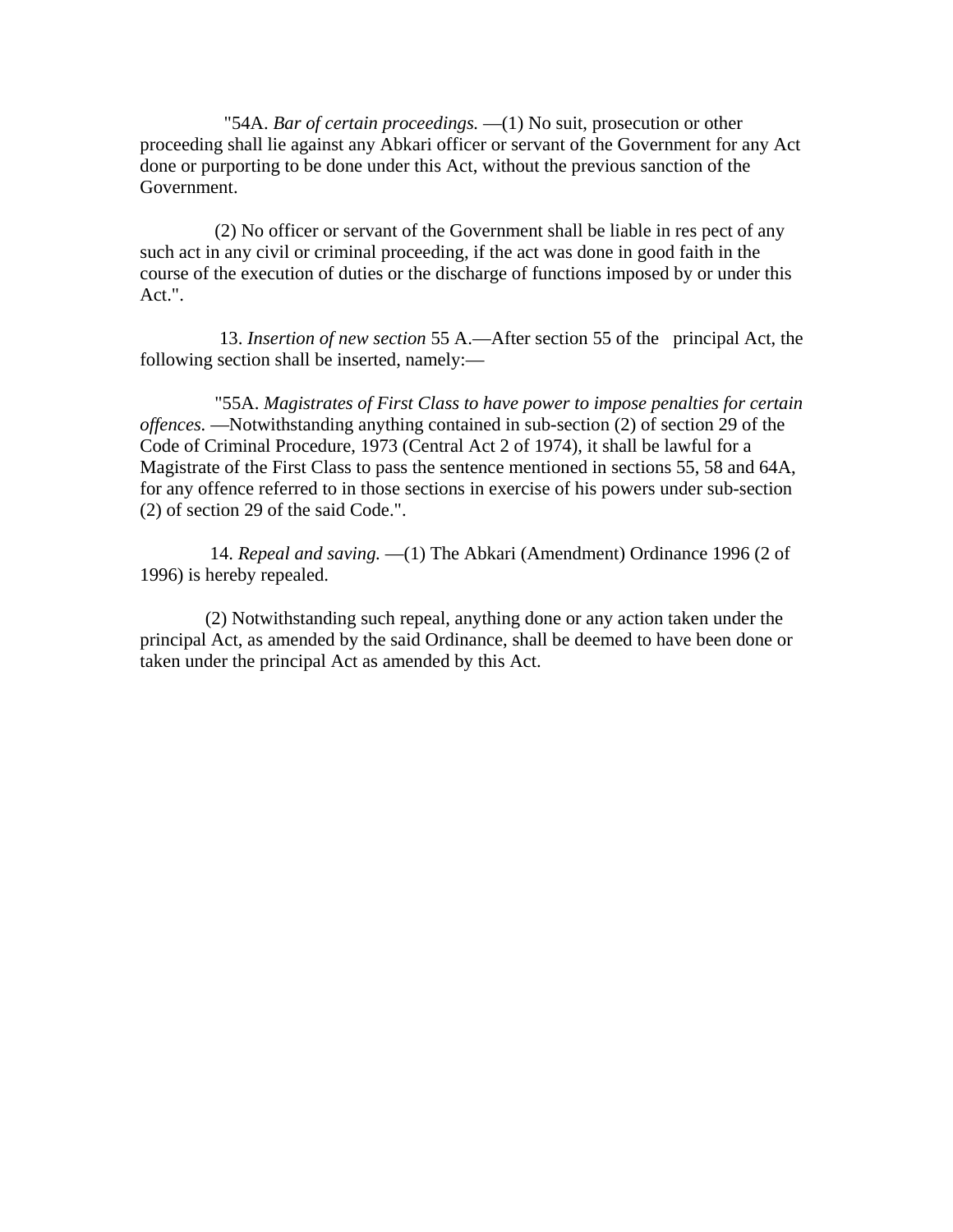#### **THE ABKARI (AMENDMENT) ACT, 1997 [\[1\]](javascript:void(0))**

#### **(ACT 16 OF 1997)**

*An Act further to amend the Abkari Act 1 of 1077* 

 *Preamble*.-WHEREAS it is expedient further to amend the Abkari Act 1 of 1077, for the purposes hereinafter appearing;

Be it enacted in the Forty-eighth year of the Republic of India as follows:-

 1.*Short title and commencement*.-(1) This Act may be called the Abkari (Amendment) Act, 1997.

(2)It shall be deemed to have come into force on the 3 rd day of June, 1997.

 2.*Amendment of section 3*.-In section 3 of the Abkari Act 1 of 1077 (hereinafter referred to as the principal Act), for clause (17A), the following clause shall be substituted, namely:-

 "(17A) "transit" means to move from one place in a State to another place in that State or to any other State through the territory of the State of Kerala.

*Explanation*.-In this clause "State" means a State other than the State of Kerala and includes a Union Territory.".

 3.*Amendment of Section 8*.-Section 8 of the principal Act shall be renumbered as subsection (1) of that section and,--

 (a)in sub-section (1) as so renumbered for the word, 'transit' the words 'without permit transit' shall be substituted;

 (b)after sub-section (1) as to renumbered, the following sub-section shall be inserted, namely:-

 "(2) If any person contravenes any provisions of sub-section (1), he shall be punishable with imprisonment for a term which may extend to ten years and with fine which shall not be less than rupees one lakh."

 4.*Amendment of section 29*.-In section 29 of the principal Act, clause (o) of subsection (2) shall be omitted.

 5.*Amendment of section 30*.-In section 30 of the principal Act, the words and figures "Section 55 or section 57 or section 58 of" shall be omitted.

6.*Amendment of section 31*.-In section 31 of the principal Act,--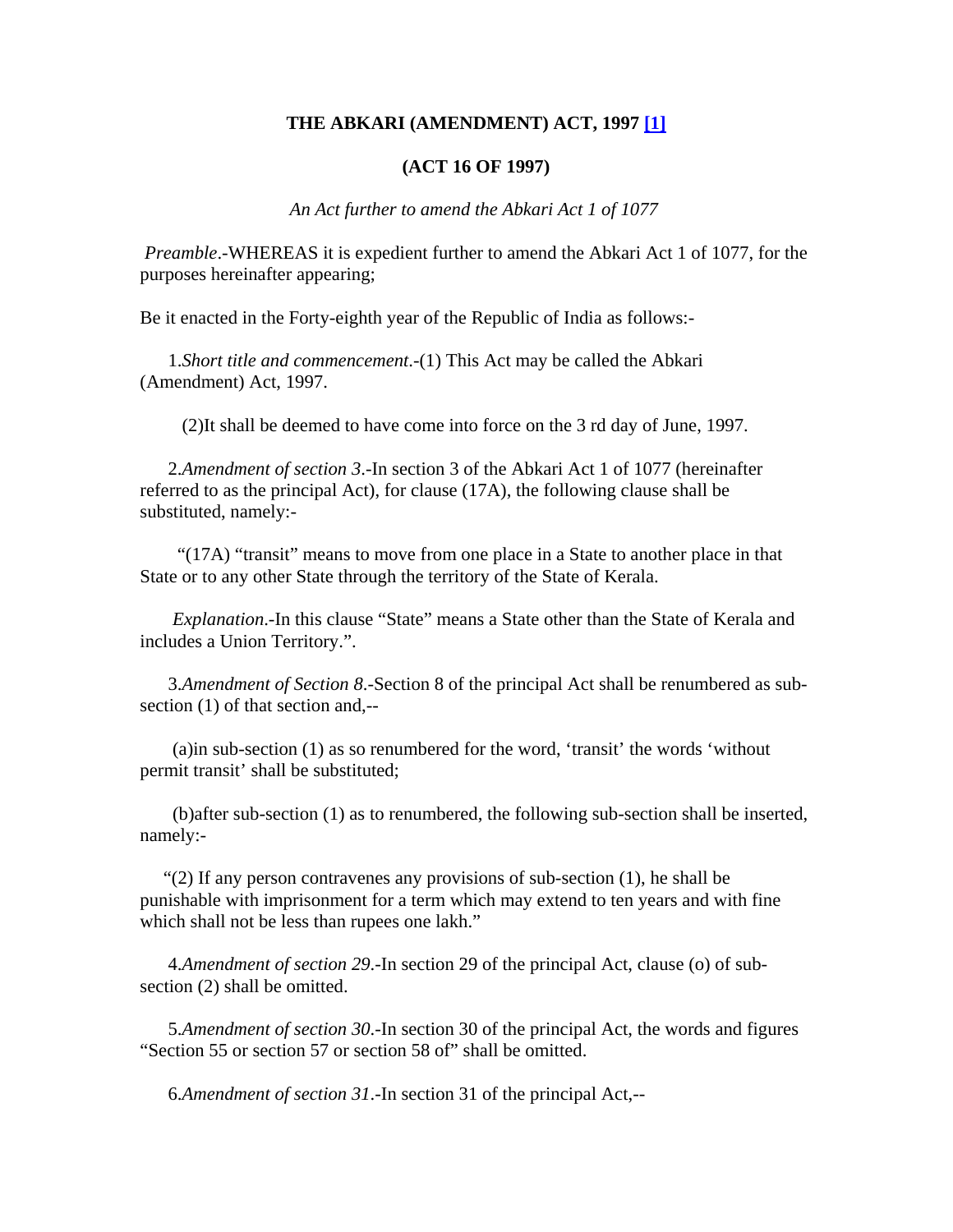(a)the words and figures "section 8 or section 15C or section 55 or section 55B or section 56A or section 57 or section 58 or section 58A or section 58B of" shall be omitted;

(b)the proviso shall be omitted.

 *7.Amendment of section 34*.-In section 34 of the principal Act,--

(a)in sub-section  $(1)$ ,-

 (i)for the words "officer of the Excise Department or the Police Department", the words "Abkari Officer" shall be substituted.

 (ii)for the words and figures "section 8 or section 15C or section 55 or section 55B or section 56A or section 57 or section 58 or section 58A or section 58B", the words "this Act" shall be substituted.

 (b)for sub-sections (2) and (3), the following sub-section shall be substituted, namely:-

 "(2) The provisions of the Code of Criminal Procedure, 1973 (Central Act 2 of 1974), shall apply, in so far as they are not inconsistent with the provisions of this Act, to all arrests, searches and seizures made under this Act."

 8.*Amendment of section 36*.-In section 36 of the principal Act, for the words and figures "Code of Criminal Procedure, 1898" the words, figures and brackets "Code of Criminal Procedure,, 1973 (Central Act 2 of 1974)" shall be substituted.

 9.*Substitution of section 40.-*For section 40 of the principal Act, the following section shall be substituted, namely:-

 "40. *Procedure on arrest and seizure*.-(1) (a) Any officer arresting a person under section 31. section 34 or section 35 shall inform him of the grounds for such arrest.

 (b)Where an Abkari Officer arrests without warrant any person other than a person suspected of, or accused of, any non-bailable offence under this Act, such officer shall inform the person arrested that he is entitled to be released on bail and that he may arrange for sureties on his behalf.

 (2)Every person arrested under section 30 shall be produced before, and the article seized under that section shall be forwarded to, without unnecessary delay, the Magistrate or the Commissioner, as the case may be, by whom the warrant was issued.

 (3)Every person arrested under section 31 or section 34 or section 35 shall be produced before, and articles seized under section 31 or section 34 shall be forwarded to, without unnecessary delay,--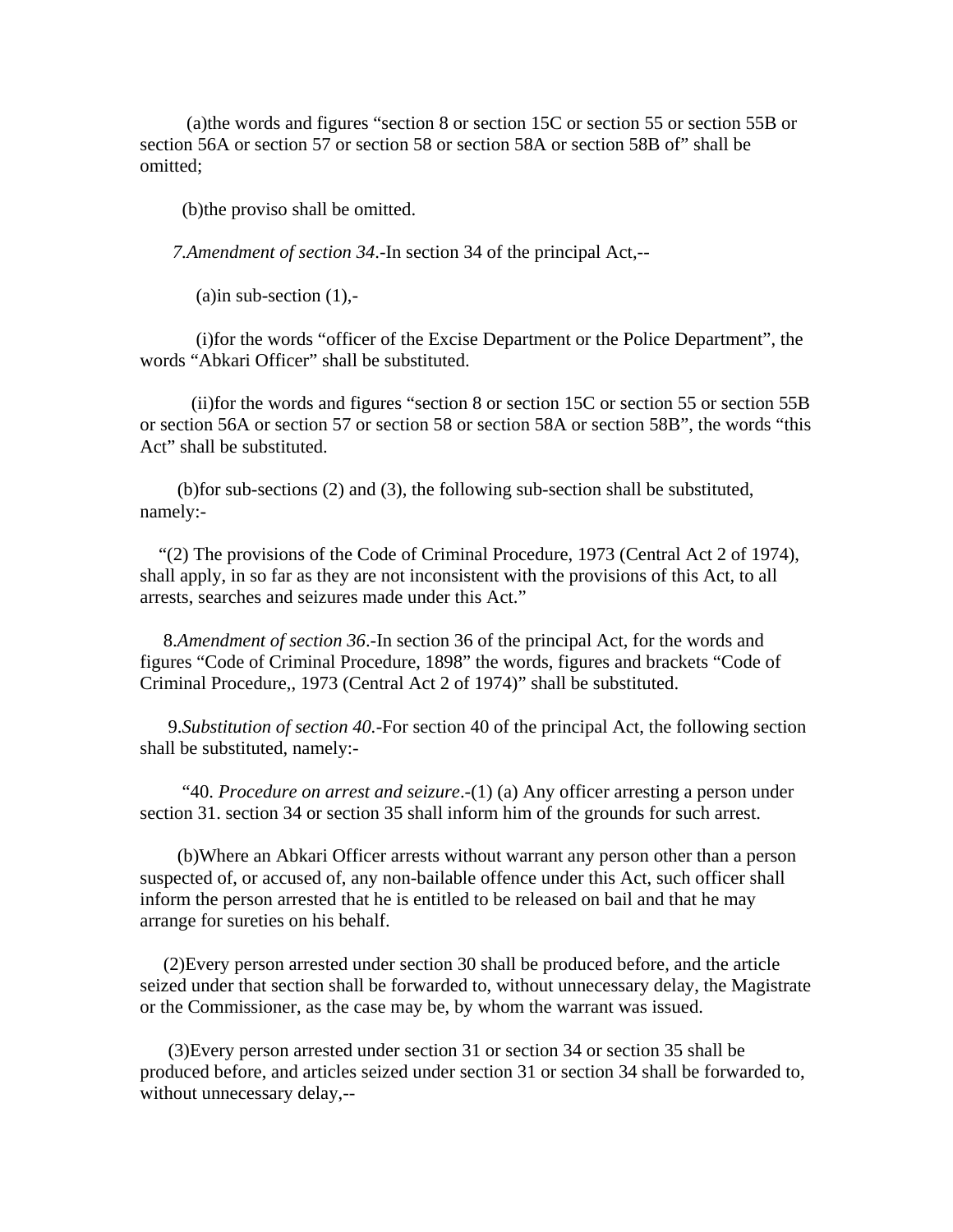(a)to the officer in chare of the nearest Police Station; or

(b)to the officer empowered under section 5A, or to the Abkari Inspector.

 (4)The authority or officer before whom any person is produced under sub-section (2) or sub-section (3) shall, take expeditious steps as provided in section 41.

 (5)The authority or officer to whom any article is forwarded under sub-section (2) or sub-section (3) shall, with all convenient despatch, take necessary steps in accordance with law for disposal of such article."

 10.*Substitution of section 41.-*For section 41 of the principal Act, the following sections shall be substituted, namely:-

 "41. *Disposal of persons arrested.—*(1) Where any person accused of, or suspected of, the commission of an offence punishable with imprisonment which may not extend to three years under this Act is arrested or brought in accordance with the provisions of section 40, he may be released on bail, if sufficient bail be tendered for his appearance before the concerned Abkari Inspector or the Magistrate, as the case may be.

 (2) Where a person accused of, or suspected of the commission of an offence punishable with imprisonment which may extend to three years or more under this Act is arrested or brought in accordance with the provisions of section 40, he shall without any delay be produced before the Magistrate, who shall take such measures as may be necessary to proceed against such person in accordance with the provisions of the Code of Criminal Procedure, 1973 (Central Act 2 of 1974).

 41A. *Offences to be cognizable and non-bailable*.-(1) Notwithstanding anything contained in the Code of Criminal Procedure, 1973 (Central Act 2 of 1974),-

(a)every offence punishable under this Act shall be cognizable;

 (b)no person accused of an offence punishable for a term of imprisonment of three years or more under this Act shall be released on bail or on his own bond unless—

 (i)the Public Prosecutor or the Assistant Public Prosecutor, as the case may be, has been given an opportunity to oppose the application for such release, and

 (ii)where the Public Prosecutor or the Assistant Public Prosecutor, as the case may be, opposes the application, the Court is satisfied that there are reasonable grounds for believing that he is not guilty of such offence and that he is not likely to commit any offence while on bail.

 (2) The limitations on granting of bail specified in clause (b) of sub-section (1) are in addition to the limitations under the Code of Criminal Procedure, 1973 (Central Act 2 of 1974), or any other law for the time being in force on granting of bail.".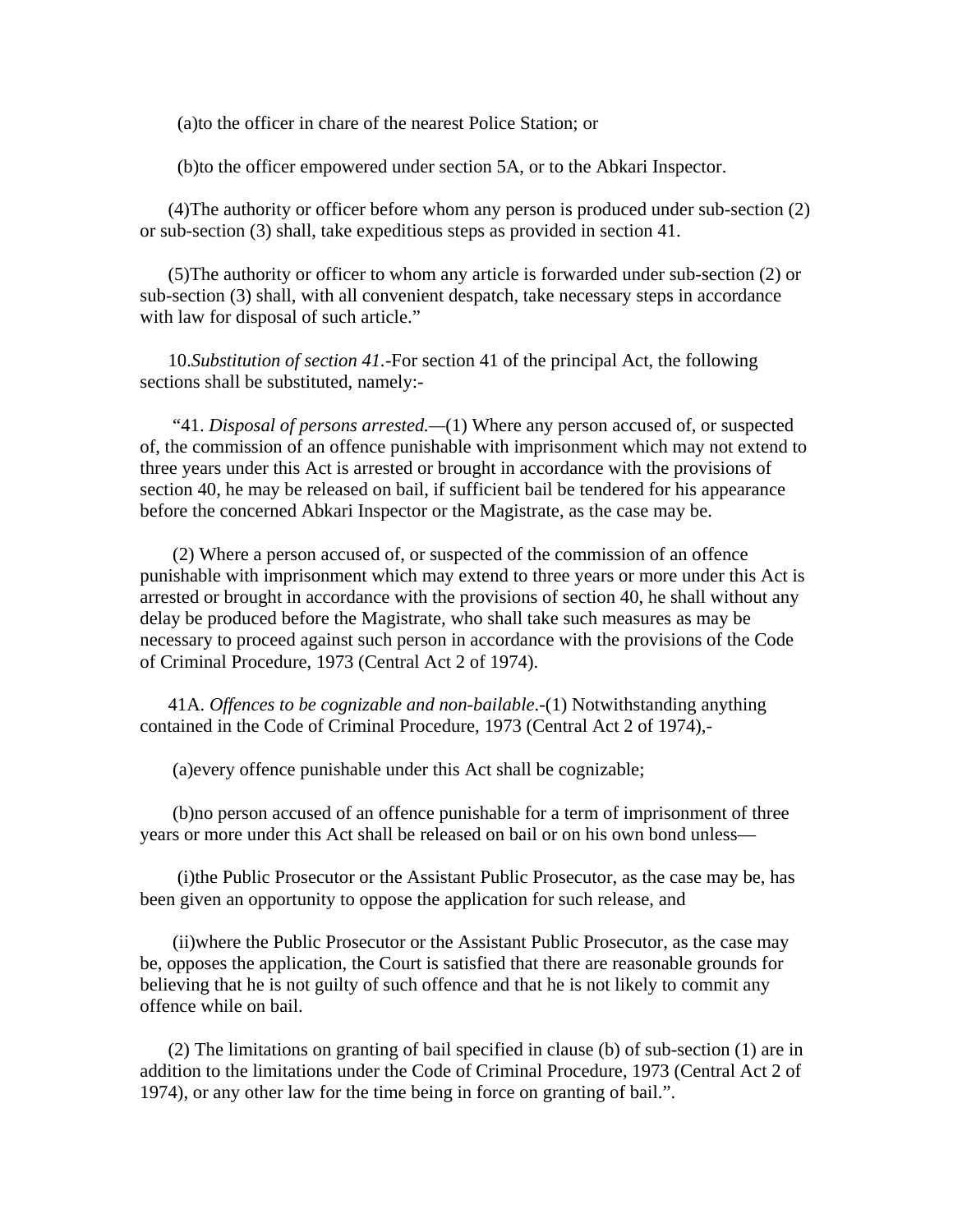11.*Amendment of section 43.-*In section 43 of the principal Act, for the words and figures "Code of Criminal Procedure, 1898" the words, figures and brackets "Code of Criminal Procedure, 1973 (Central Act 2 of 1974)" shall be substituted.

 12.*Amendment of section 44*.-In section 44 of the principal Act, for the words and figures "in the manner provided in section 40", the words "under this Act," shall be substituted.

 13.*Substitution of section 50*.-For section 50 of the principal Act, the following sections shall be substituted, namely:-

 "50. *Report of Abkari Officer gives jurisdiction to a competent Magistrate*.-(1) Every investigation into the offence under this Act shall be completed without unnecessary delay.

 (2)As soon as investigation into the offences under this Act is completed , the Abkari Officer shall forward to a Magistrate, empowered to take cognizance of the offence on a police report, a report in accordance with sub-section (2) of section 173 of the Code of Criminal Procedure, 1973 (Central Act of 2 1974).

 50A. *Procedure to be adopted on receipt of report*.—Upon receipt of a final report from the Abkari Officer, the Magistrate shall inquire into such offence and commit to Court of Session if the offence is exclusively triable by Court of Session or try the person accused thereof in like manner as if a case is instituted upon a police report as provided in the code of Criminal Procedure 1973 (Central Act 2 of 1974).".

*14.Amendment of section 55*.—In section 55 of the principal Act,--

 (a)the words, "or of any licence or permit obtained under this Act" shall be omitted; (b)for the words "shall on conviction before a Magistrate to be punished" the words "shall be punishable" shall be substituted;

 (c)in clause (1) for the words "two years and with fine which shall not be less than twenty-five thousand rupees; and" the words "ten years and with fine which shall not be less than rupees one lakh, and" shall be substituted.

15.*Omission of section 55A*.—Section 55A of the principal Act shall be omitted.

 16.*Amendment of section 55B*.-In section 55B of the principal Act, for the words "on conviction before a Magistrate, be liable to imprisonment for a term which may extend to six months or with fine which may extend to three thousand rupees", the words "on conviction before a competent court be liable to imprisonment for a term which may extend to five years and with fine which shall not be less than twenty-five thousand rupees" shall be substituted.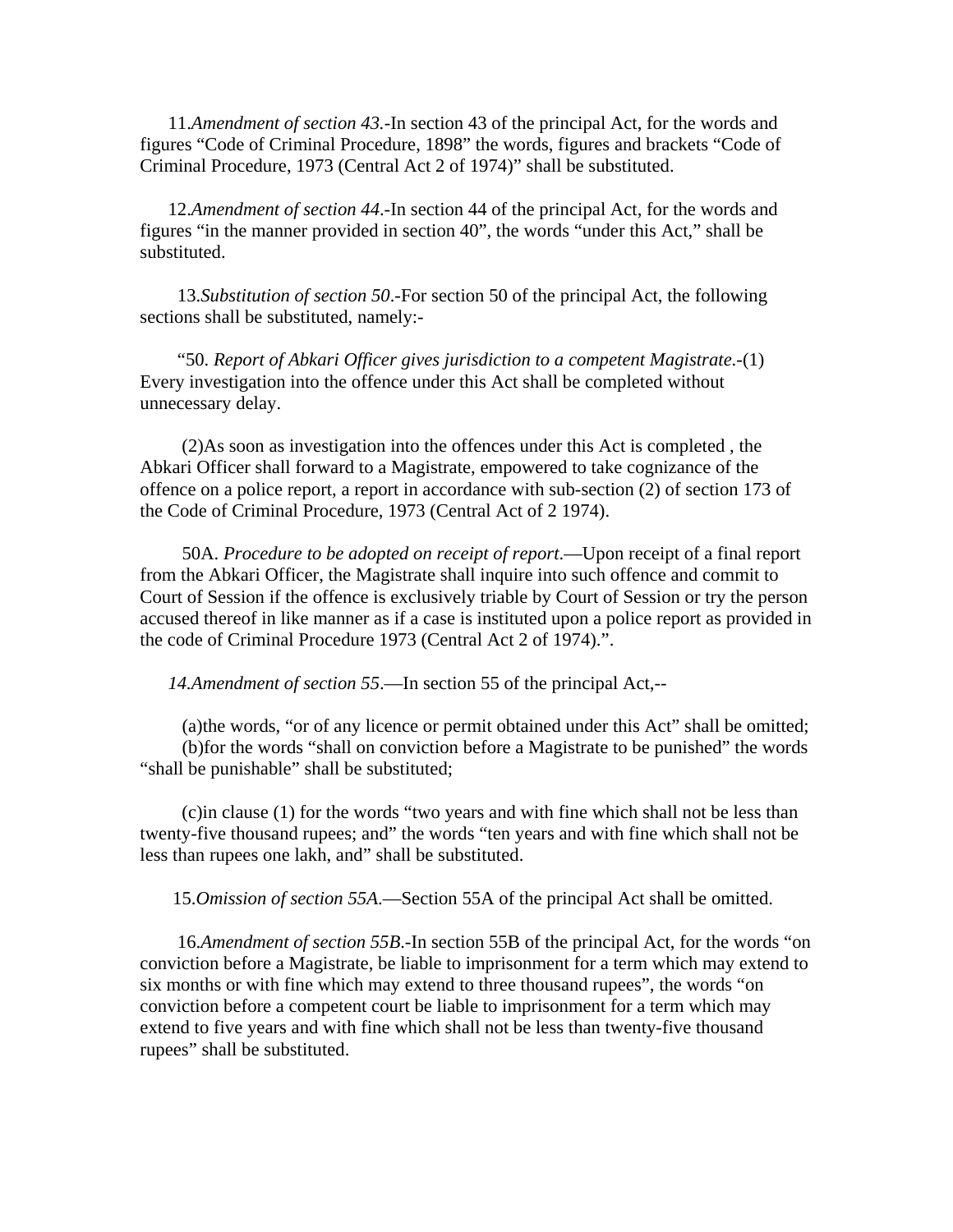17.*Amendment of section 56*.—In section 56 of the principal Act, clause (c) shall be omitted.

18.*Amendment of section 56A*.-In section 56A of the principal Act,-

 (a)in sub-section (1), in clause (b), for the words "on conviction before a Magistrate, be punished with imprisonment for a term which may extend to six months or with fine which may extend to three thousand rupees or with both, the words "on conviction before a competent court, be punished with imprisonment for a term which may extend to five years and with fine which shall not be less than fifty thousand rupees" shall be substituted;

 (b)in sub-section (2), for the words "five hundred rupees", words "five thousand rupees" shall be substituted.

 19.*Amendment of section 57*.—In section 57 of the principal Act, for the words "on conviction before a Magistrate, be punished for each such offence with imprisonment for a term which may extend to six months, or with fine which may extend to three thousand rupees or with both", the words "on conviction before a competent court, be punished for each such offence with imprisonment for a term which may extend to five years or with fine which may extend to fifty thousand rupees or with both" shall be substituted.

 20.*Amendment of section 58*.-In section 58 of the principal Act, for the words "shall on conviction before a Magistrate be punished with fine which shall not be less than rupees fifteen thousand and with imprisonment for a term which may extend to one year", the words "shall be punishable with imprisonment for a term which may extend to ten years and with fine which shall not be less than rupees on lakh" shall be substituted.

 21.*Amendment of section 58A*.-In section 58A of the principal Act, for the words "on conviction before a Magistrate, be punished with imprisonment for a term which may extend to six months or with fine which may extend to three thousand rupees, or with both", the words "on conviction before a competent court be punished with imprisonment which may extend to five years or with a fine which may extend to fifty thousand rupees or with both" shall be substituted.

 22.*Amendment of section 58B.—*In section 58B of the principal Act for the words "on conviction before a Magistrate, be punished with imprisonment for a term which may extend to one year or with fine which may extend to three thousand rupees or with both", the words "on conviction before a competent court, be punished with imprisonment for a term which may extend to three years and with fine which may extend to twenty-five thousand rupees" shall be substituted.

 23.*Amendment of section 59.—*In section 59 of the principal Act, for the words "on conviction before a Magistrate, be punished for each such offence with fine which may extend to five hundred rupees or with imprisonment for a term which may extend to six months or with both", the words "on conviction before a competent court be punished for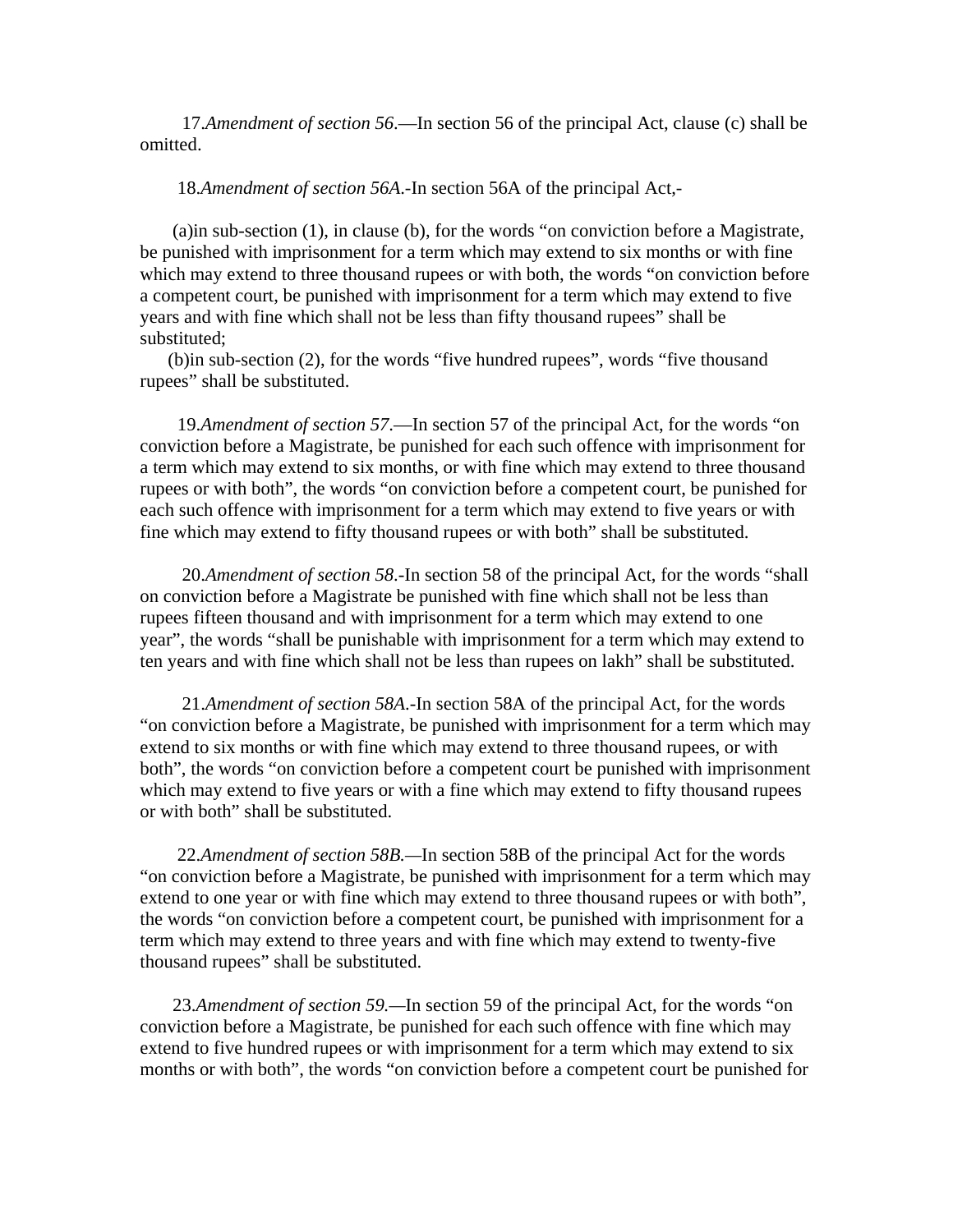each such offence with imprisonment for a term which may extent to three years or with fine which may extend to twenty-five thousand rupees or with both" shall be substituted.

 *24.Amendment of section 60.—*In section 60 of the principal Act for the words "on conviction before a Magistrate, be punished with fine which may extend to two hundred rupees", the words "on conviction before a competent court be punished with fine which may extend to ten thousand rupees or with imprisonment for a term which may extend to one year or with both" shall be substituted.

 25.*Amendment of section 61.—*In section 61 of the principal Act for the words "on conviction before a Magistrate, for every such offence, be punished with fine which may extend to five hundred rupees, or with imprisonment for a term which may extend to six months or with both," the words "on conviction before a competent court, for every such offence, be punished with fine which may extend to twenty-five thousand rupees or with imprisonment for a term which may extend to three years or with both" shall be substituted.

 26.*Amendment of section 63*.-In section 63 of the principal Act, for the words "which may extend to two thousand rupees", the words "which may extend to five thousand rupees or with imprisonment for a term which may extend to two years or with both" shall be substituted.

27.*Amendment of section 64*.—In section 64 of the principal Act,--

 (a)for the words and figures "section 55", the words and figures, "section 55, section 55B, section 56A, section 57, section 58, section 58A and section 58B" and for the words and figures "section 55 or section 56 or section 57 or section 58", the words and figures "section 8 or section 55 or section 55B or section 56 or 56A or section 57 or section 58 or section 58A or section 58B" shall, respectively, be substituted;

(b)the proviso shall be omitted.

28.*Omission of section 67*.- Section 67 of the principal Act shall be omitted.

29.*Omission of section 67A*.-Section 67A of the principal Act shall be omitted.

 30.*Amendment of section 68.-*In section 68 of the principal Act, for the words and figures "Code of Criminal Procedure, 1898", the words, figures and brackets "Code of Criminal Procedure, 1973 (Central Act 2 of 1974) shall be substituted

 31.*Repeal and Saving*.-(1) The Abkari (Amendment) Ordinance, 1997 (13 of 1997), is hereby repealed.

 (2)Notwithstanding such repeal, anything done or deemed to have been done or any action taken or deemed to have been taken under the principal Act, as amended by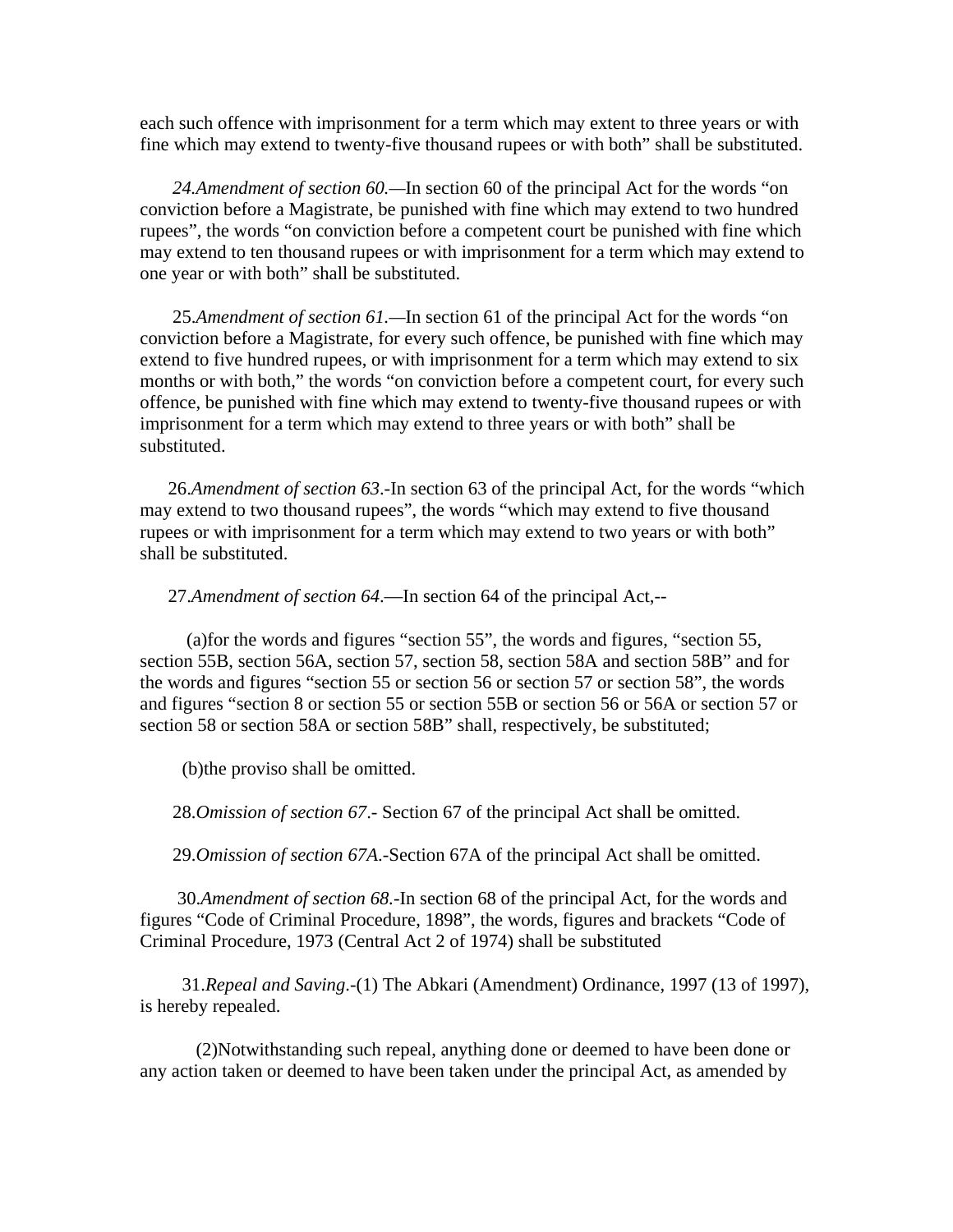the said Ordinance, shall be deemed to have been done or taken under the principal Act, as amended by this Act.

----------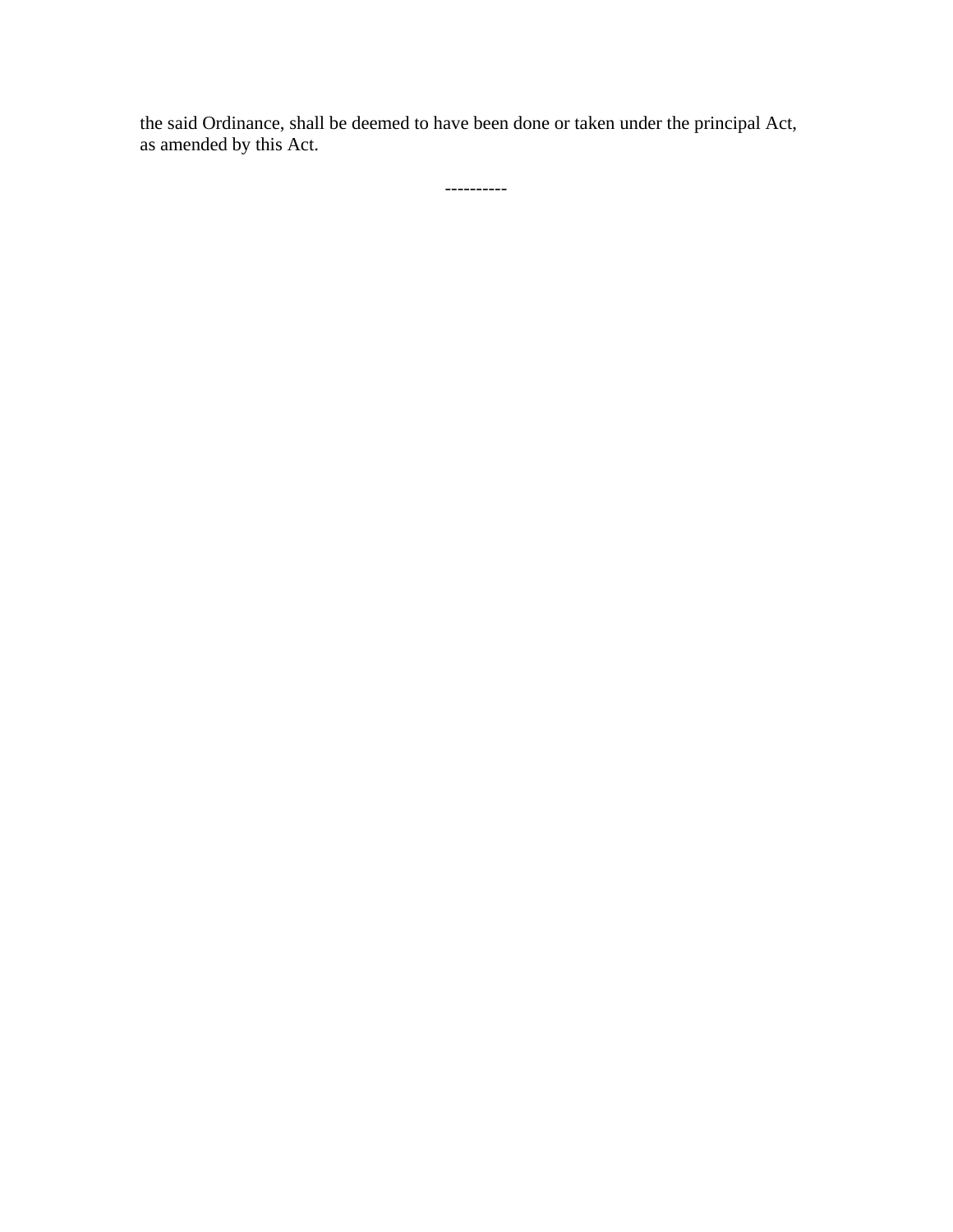# **Act 1 of 2003**

# **THE ABKARI (AMENDMENT) ACT, 2003 [\[1\]](javascript:void(0))**

*An Act further to amend the Abkari Act, 1of 1077.*

 *Preamble*.- WHEREAS it is expedient further to amend the Abkari Act, 1 of 1077, for the purposes hereinafter appearing;

BE it enacted in the Fifty - fourth Year of the Republic of India as follows:

 1. *Short title and commencement*.- (1) This Act may be called the Abkari (Amendment) Act,2003.

 (2) It shall be deemed to have come into force on the 3rd day of September, 2002.

 2. *Insertion of new section 53A*.- In the Abkari Act, 1of 1077, (hereinafter referred to as the principal Act), after section 53, the following section shall be inserted, namely:-

 "53A. *Disposal of seized liquor, intoxicating drugs or articles*.- (1) Notwithstanding anything contained in this Act, the State Government may having regard to the nature of the liquor, intoxicating drug or article,its vulnerability to theft, substitution, constraints of proper storage space or any other relevant consideration, by notification in the official Gazette, specify such liquor, intoxicating drug or article which shall, as soon as may be after its seizure, be disposed of by the authorised officer referred to in section 67B, in such manner as the Government may, from time to time determine after following the procedure hereinafter specified.

 (2) Where any such notified liquor, intoxicating drug or article has been seized under this Act, the authorised officer shall prepare an inventory of such liquor, intoxicating drug or article containing such details relating to their description, quality, quantity, mode of packing, marks, numbers of such other identifying particulars of the liquor, intoxicating drug or article or the packing containers in which they are kept, place of origin and other particulars , as the authorised officer may consider relevant to identify the liquor, intoxicating drug or article in any proceedings under this Act and make an application to any Magistrate having jurisdiction over the area where the seized liquor, intoxicating drug or articles are stored for the purpose of ,-

(a) certifying the correctness of the inventory so prepared; or

 (b) taking, in the presence of such Magistrate, photographs of such liquor, intoxicating drug or article and certifying such photographs as true; or